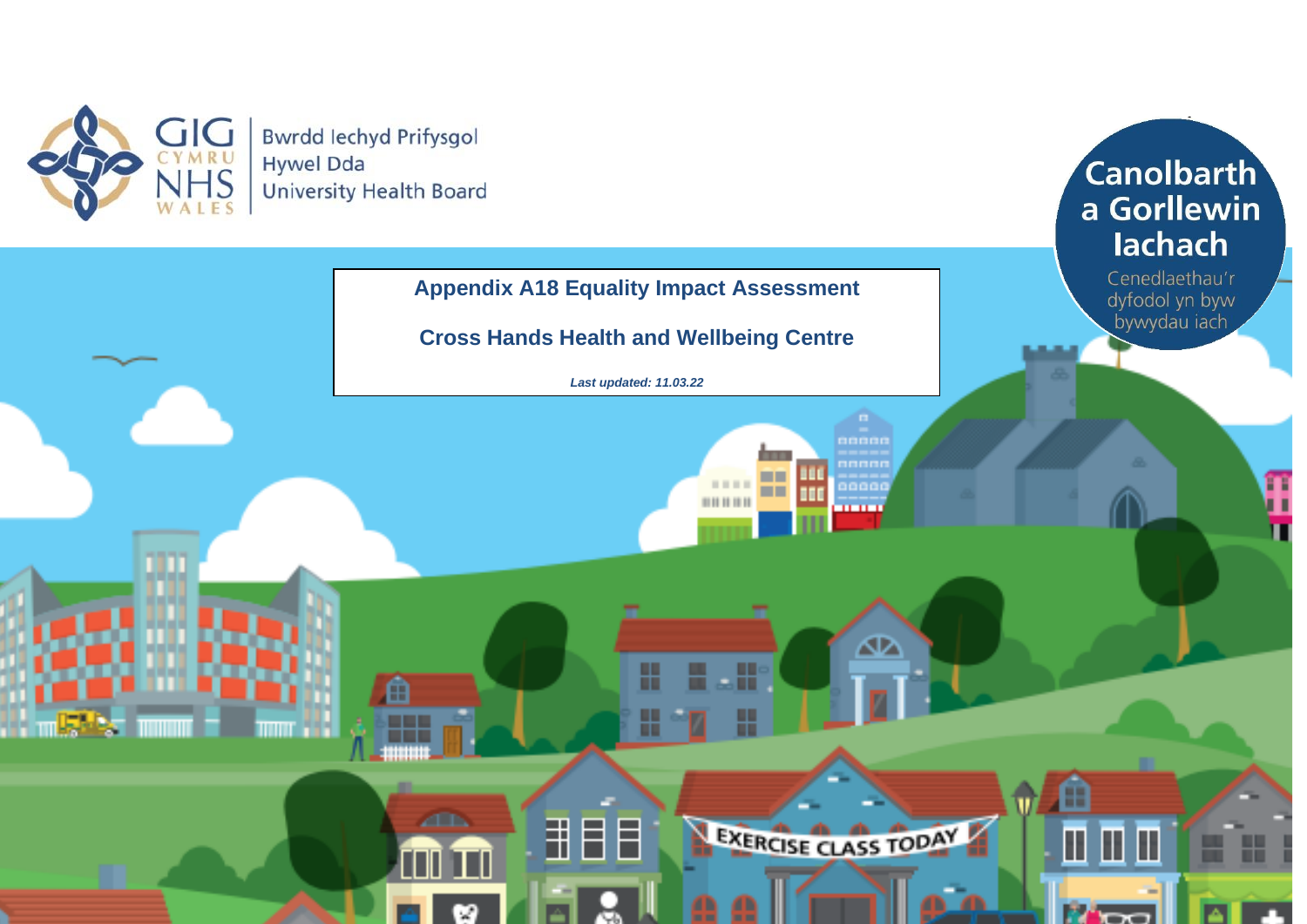#### **Introduction**

Protected characteristics are defined by the Equality Act 2010 and include: Age, Disability, Sex, Gender Reassignment, Marriage and Civil Partnership, Pregnancy and Maternity, Race, Religion and Belief and Sexual Orientation. The Equality Act 2010 means that health boards have a legal duty to protect people from discrimination in the workplace and the wider society. This means that we have to consider the needs of people from different groups in our communities.

The Public Sector Equality Duty in Wales forms part of the Equality Act 2010. The Duty means that policies and service plans developed by the health board must be designed to contribute to a fairer society. They must attempt to:

- Eliminate unlawful discrimination, harassment and victimisation and other conduct that is prohibited by the act.
- Advance equality of opportunity between people who share a relevant protected characteristic and those who do not; and

• Foster good relations between people who share a protected characteristic and those who do not. This means that, wherever possible, the health board must take reasonable steps to identify both the positive impacts and negative impacts that our policies and services may have upon people with a protected characteristic. Once identified, the health board must try to mitigate and eliminate any negative impacts by whatever means possible in order to avoid putting people with a protected characteristic at a further disadvantage. The Human Rights Act 1998 places a duty upon health boards to promote and protect human rights for all. This means that health boards must treat everyone equally, with fairness, dignity and respect

In Wales, health boards also have a responsibility to comply with the Welsh Language (Wales) Measure 2011 and must implement a set of Welsh Language Standards. This means that health boards have a duty to meet the needs of Welsh speakers and offer healthcare services bilingually.

Assessing impact across a broad range of characteristics (not just those required by law), helps organisations to embed equality and human rights in the delivery of their services. For this reason, we are also concerned about other groups, these include unpaid carers (people who care for someone with a disability, but who often may face barriers to accessing services themselves) and people who experience socio-economic disadvantage (for example, people who lack access to their own or public transport, people who are homeless, people who live in remote areas or people who live in areas of deprivation). Evidence suggests that people from protected groups are more at risk of experiencing socio-economic disadvantage and as a result may. This Equality Impact Assessment enables us to consider the effects of its decisions, policies or services on different communities, individuals or groups, particularly in relation to those most vulnerable in society. Assessing the impact on the equality of proposed changes is also a positive opportunity for the UHB to ensure that better decisions are made which are based on robust evidence. The EqIA is a constantly evolving process ensuring that the needs of protected groups are considered at every stage of planning, development and delivery. This EqIA should be considered in the context of the wider Equality and Health Impact Assessment submitted as part of the wider Programme in support of our Strategy [A Healthier Mid and West Wales' –](https://hduhb.nhs.wales/about-us/healthier-mid-and-west-wales/healthier-mid-and-west-wales-folder/documents/a-healthier-mid-and-west-wales-strategy/) Our Future Generations Living Well (Appendix 5 of the Programme Business Case).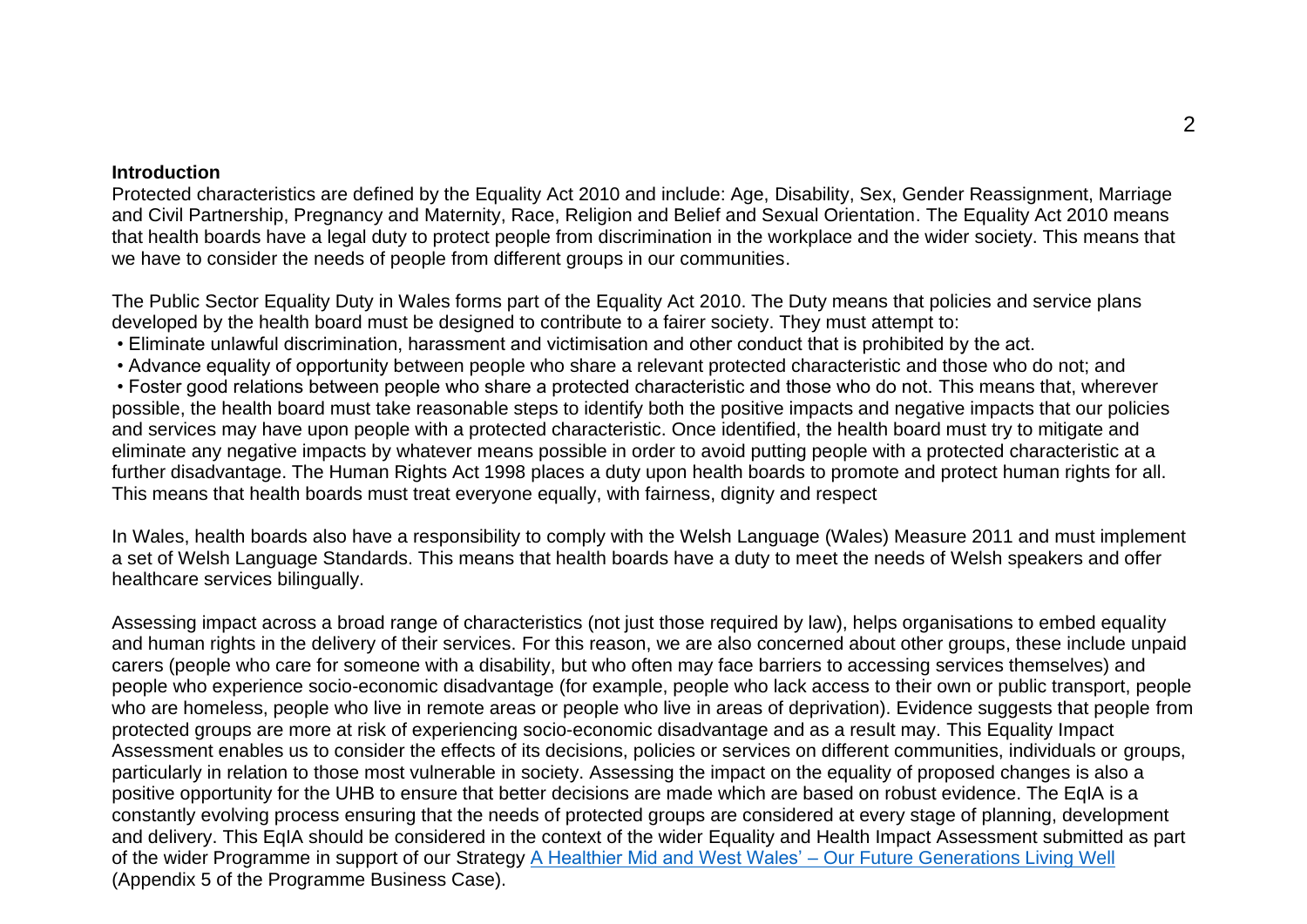# **Form 1: Overview**

| $\overline{1}$ . | What are you equality impact assessing? | The proposed provision of a Health and Wellbeing Centre at Cross<br>Hands, Carmarthenshire.                                                                                                                                                                                                                                                                                                                                                                                                                                                                                                                                                                                                          |
|------------------|-----------------------------------------|------------------------------------------------------------------------------------------------------------------------------------------------------------------------------------------------------------------------------------------------------------------------------------------------------------------------------------------------------------------------------------------------------------------------------------------------------------------------------------------------------------------------------------------------------------------------------------------------------------------------------------------------------------------------------------------------------|
|                  |                                         | For the purpose of this assessment we have focused on data for the two<br>GP Practices relocating to the new Health and Wellbeing Centre at<br>Cross Hands which is generally reflective of all GP Practice populations<br>in the Amman Gwendraeth locality.                                                                                                                                                                                                                                                                                                                                                                                                                                         |
| 2.               | <b>Brief Aims and Description</b>       | The development of a Cross Hands Health & Wellbeing Centre supports<br>the delivery of HDUHB's business strategy by providing a solution not<br>only for delivering integrated primary care and community services but<br>also supporting improved wellbeing by adopting a 'whole systems'<br>population health focus. The latter form a critical element of delivering<br>the integrated model of care that underpins the Transforming Clinical<br>Services (TCS) Programme and subsequent strategy A Healthier Mid<br>and West Wales' - Our Future Generations Living Well                                                                                                                         |
|                  |                                         | The Health Boards strategic plans are predicated on the need to<br>redesign our services to focus on the wider determinants of health;<br>central to which is the idea of a network of community hubs, where<br>integrated health and care services can be provided in one location<br>alongside other health promoting information, advice and assistance<br>(IAA) opportunities. Our proposals for Cross Hands directly responds to<br>this future model by aiming to bring together a range of health and care<br>services into one location to provide a sustainable model of care that<br>best meet the needs of the local population through improved access<br>and multidisciplinary working. |
|                  |                                         | The project scope is wide and includes the relocation of two GP<br>Practices and the provision of community health and social care<br>services, including third sector partners. The proposed facility will also<br>provide a 'satellite' for the clinical skills unit which will be based in Pentre                                                                                                                                                                                                                                                                                                                                                                                                 |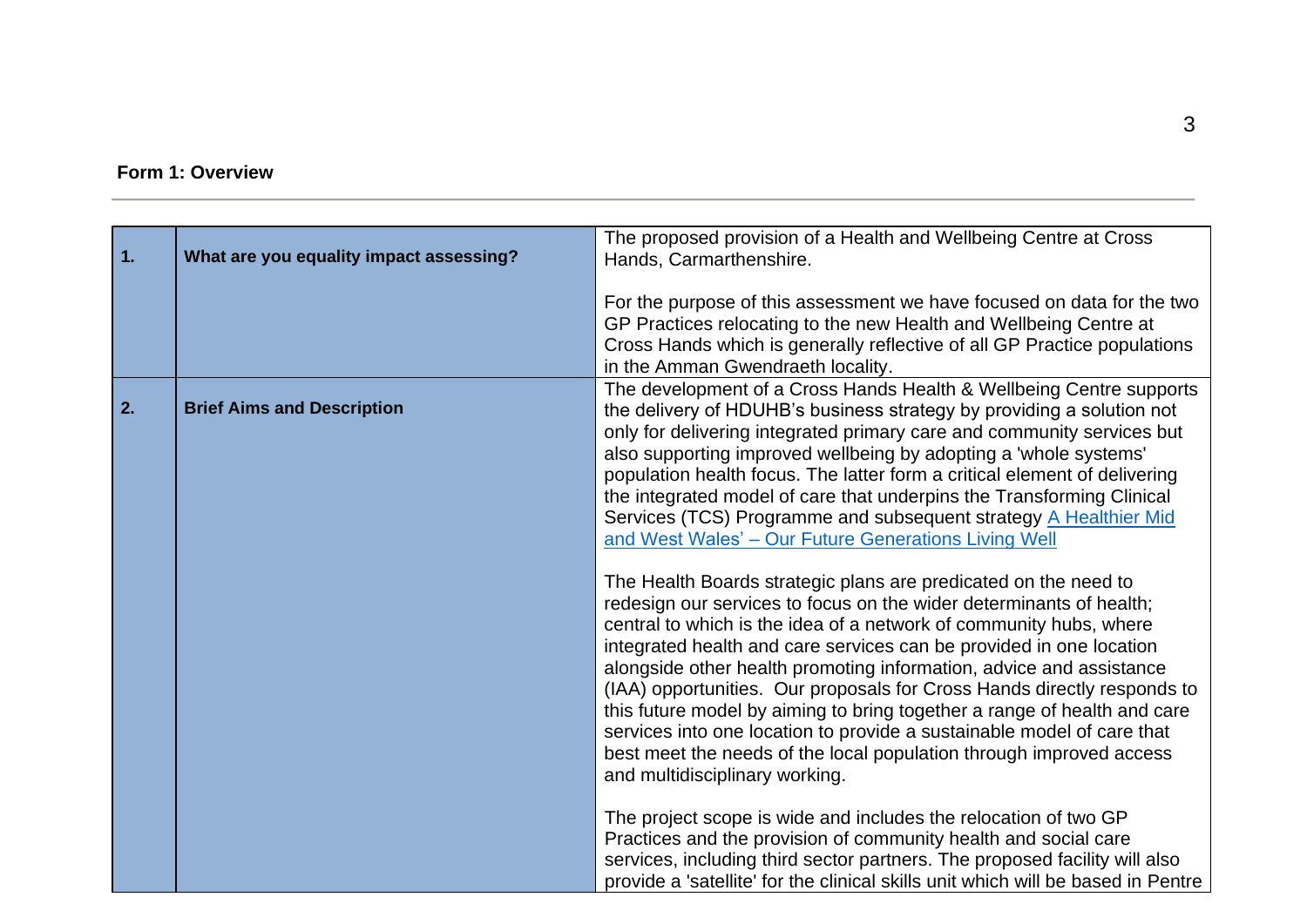|              |                                                           | Awel and will support clinical staffing sustainability in the locality. Wider<br>Information, Advice and Assistance opportunities will include a<br>community library offering educational services, opportunities to access<br>third sector groups and information and access to IT learning<br>opportunities and use of digital hardware. Access to much improved<br>library facilities will ensure that the locality has equal access to these<br>facilities as the rest of Carmarthenshire. A police hub and 'flexible space'<br>for the community to host community group activities that meet<br>population need will also be provided which will contribute to the<br>development of community resilience. A commercial Pharmacy is also<br>included within the project scope. |
|--------------|-----------------------------------------------------------|---------------------------------------------------------------------------------------------------------------------------------------------------------------------------------------------------------------------------------------------------------------------------------------------------------------------------------------------------------------------------------------------------------------------------------------------------------------------------------------------------------------------------------------------------------------------------------------------------------------------------------------------------------------------------------------------------------------------------------------------------------------------------------------|
|              |                                                           | Community Health Services included within the project scope are:<br><b>Therapies</b><br>Podiatry<br>Audiology<br><b>Health Visiting</b><br>Midwifery<br><b>District Nursing</b>                                                                                                                                                                                                                                                                                                                                                                                                                                                                                                                                                                                                       |
|              |                                                           | <b>Short Term Care Team</b>                                                                                                                                                                                                                                                                                                                                                                                                                                                                                                                                                                                                                                                                                                                                                           |
|              |                                                           | Research and Innovation<br>Chronic conditions                                                                                                                                                                                                                                                                                                                                                                                                                                                                                                                                                                                                                                                                                                                                         |
|              |                                                           | <b>Mental Health</b>                                                                                                                                                                                                                                                                                                                                                                                                                                                                                                                                                                                                                                                                                                                                                                  |
| 3.           | Who is involved in undertaking this EqIA?                 | Lee Davies - Executive Director of Strategic Development &<br><b>Operational Planning (Senior Responsible Owner)</b><br>Rhian Matthews - Integrated Systems Director Carmarthenshire<br>(Project Director)                                                                                                                                                                                                                                                                                                                                                                                                                                                                                                                                                                            |
| $\mathbf{4}$ | Is the Policy related to other policies/areas of<br>work? | Project Board and workstreams and development of an outline business<br>case seeking approval for Welsh Government funding for priority<br>Community and primary care projects throughout Wales.                                                                                                                                                                                                                                                                                                                                                                                                                                                                                                                                                                                      |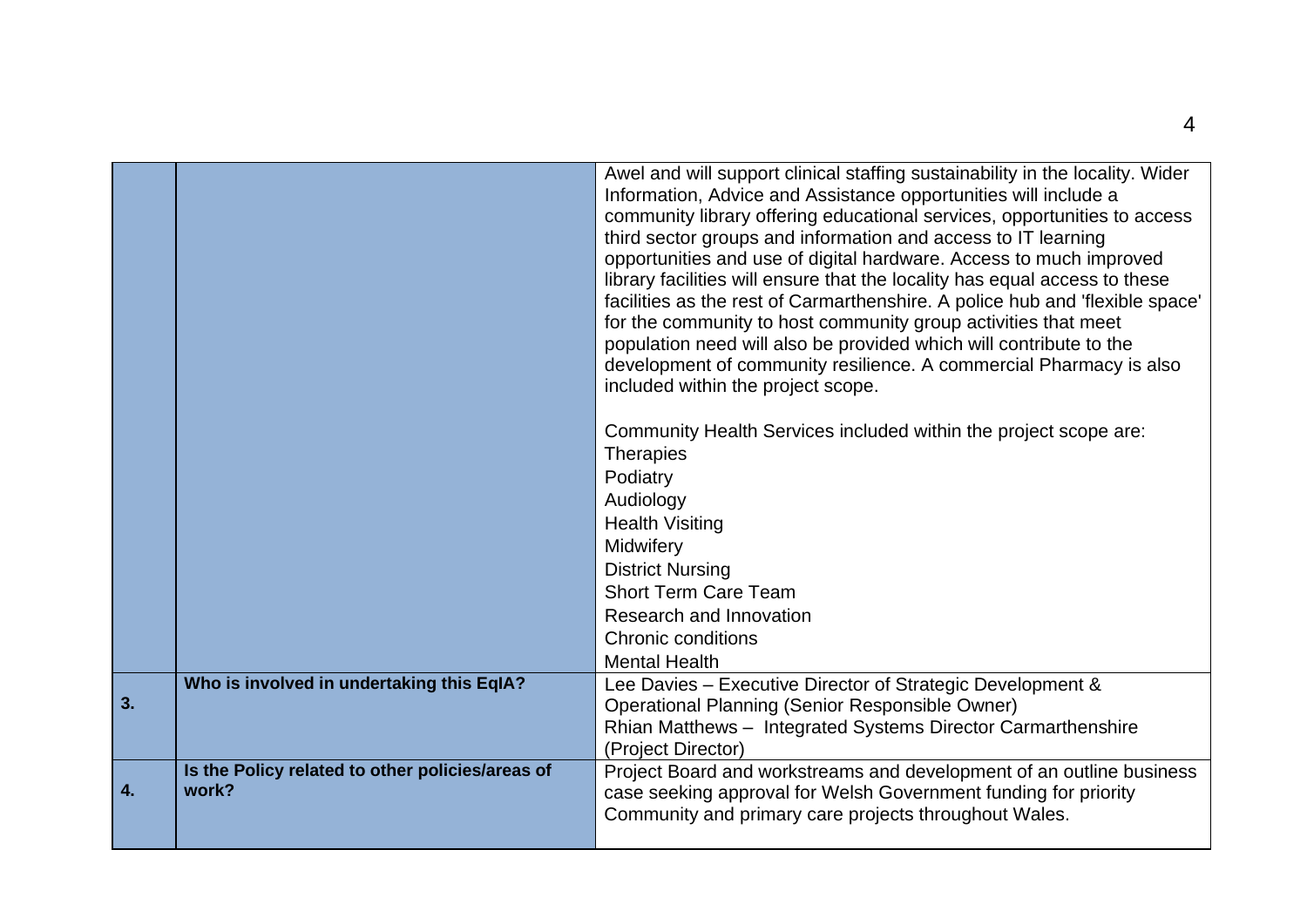| 5. | Who will be affected by the strategy / policy /<br>plan / procedure / service?<br>(Consider staff as well as the population that the project /<br>change may affect to different degrees) | The project is one of the first Health and Wellbeing Centres identified<br>within the UHB's wider plans for delivering its strategy 'A Healthier Mid<br>and West Wales - our Future Generations Living Well'.<br>This EqIA should be considered in the context of the wider Equality and<br>Health Impact Assessment submitted as part of the wider Programme<br>and Strategy noted above.<br><b>Staff</b><br>Patients and their families/carers<br><b>GP Practices</b><br><b>Health &amp; Social Care Service Leads</b><br><b>Community Health Council (CHC)</b><br><b>Third Sector</b><br><b>Local Authority Town and Community Councillors</b><br>LA library services, Llanelli Wellness Project Manager<br><b>Dyfed Powys Police Authority</b><br><b>Commercial Pharmacies included with Pharmacy Relocation</b><br>Regulations Local disability access groups<br>Other groups in attendance at Public & Stakeholder engagement events<br>Local residents |
|----|-------------------------------------------------------------------------------------------------------------------------------------------------------------------------------------------|---------------------------------------------------------------------------------------------------------------------------------------------------------------------------------------------------------------------------------------------------------------------------------------------------------------------------------------------------------------------------------------------------------------------------------------------------------------------------------------------------------------------------------------------------------------------------------------------------------------------------------------------------------------------------------------------------------------------------------------------------------------------------------------------------------------------------------------------------------------------------------------------------------------------------------------------------------------|
| 6. | What might help/hinder the success of the<br>Policy?                                                                                                                                      | Failure of Welsh Government to approve business case for capital<br>funding<br>Revenue consequences reliant on Health Board approval<br>Introduction of new service models<br>Land acquisition currently owned by Carmarthenshire County Council<br>and Joint venture partner                                                                                                                                                                                                                                                                                                                                                                                                                                                                                                                                                                                                                                                                                 |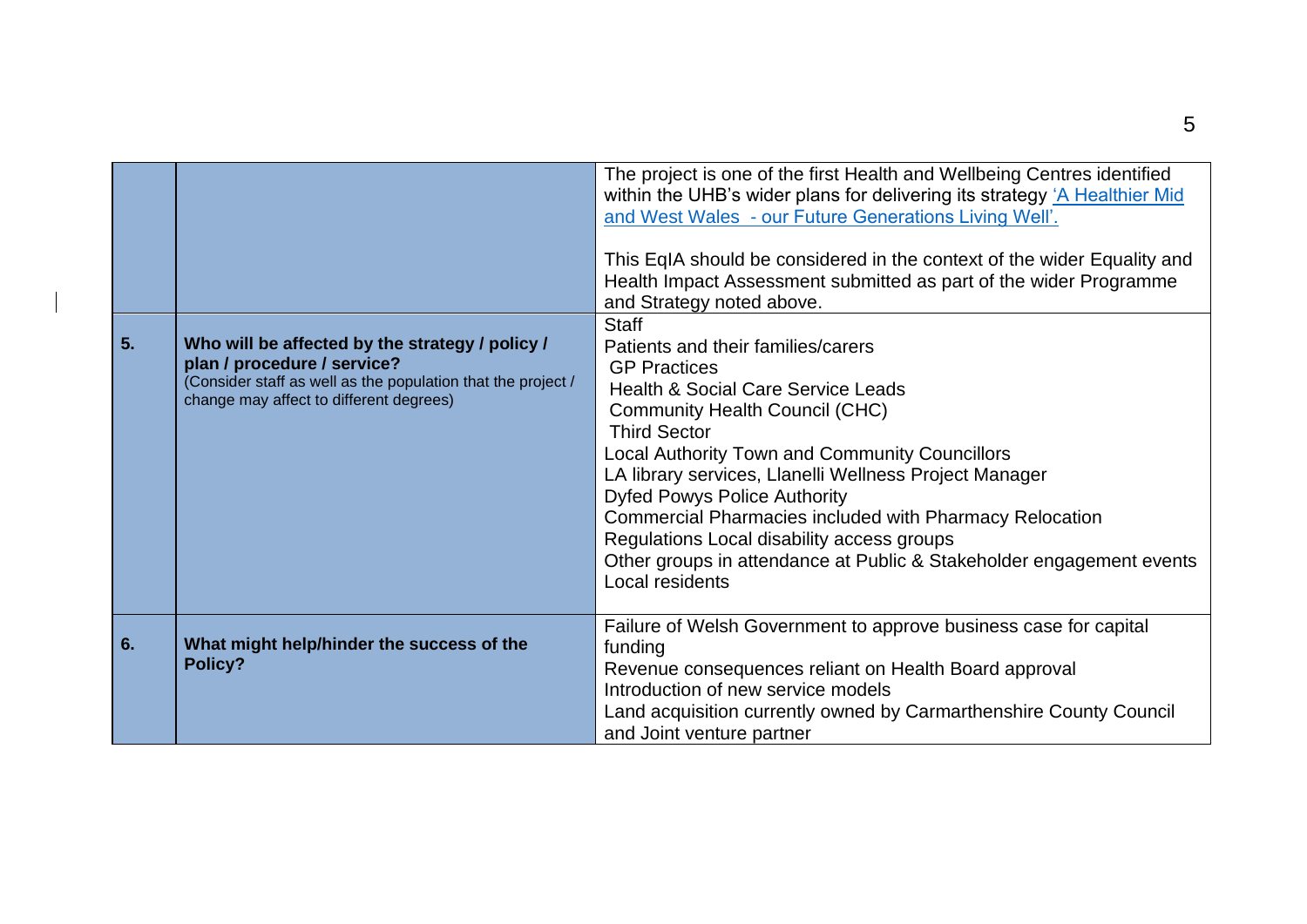## **Form 2: Human Rights**

**Human Rights**: The Human Rights Act contains 15 Articles (or rights), all of which NHS organisations have a duty to act compatibly with and to respect, protect and fulfil. The 6 rights that are particularly relevant to healthcare are listed below.

Depending on the Policy you are considering, you may find the examples below helpful in relation to the Articles.

| Consider, is the Policy relevant to:                                                                                                                                                                                                                                                                                                    | <b>Yes</b> | <b>No</b> |
|-----------------------------------------------------------------------------------------------------------------------------------------------------------------------------------------------------------------------------------------------------------------------------------------------------------------------------------------|------------|-----------|
| Article 2 : The right to life                                                                                                                                                                                                                                                                                                           |            |           |
| <b>Example:</b> The protection and promotion of the safety and welfare of patients and staff; issues of patient restraint and<br>control                                                                                                                                                                                                |            |           |
| Article 3 : The right not be tortured or treated in an inhuman or degrading way                                                                                                                                                                                                                                                         | V          |           |
| <b>Example:</b> Issues of dignity and privacy; the protection and promotion of the safety and welfare of patients and staff;                                                                                                                                                                                                            |            |           |
| the treatment of vulnerable groups or groups that may experience social exclusion, for example, gypsies and                                                                                                                                                                                                                             |            |           |
| travellers; Issues of patient restraint and control                                                                                                                                                                                                                                                                                     |            |           |
| Article 5 : The right to liberty                                                                                                                                                                                                                                                                                                        |            |           |
| <b>Example:</b> Issues of patient choice, control, empowerment and independence; issues of patient restraint and control                                                                                                                                                                                                                |            |           |
| Article 6 : The right to a fair trial                                                                                                                                                                                                                                                                                                   |            |           |
| <b>Example:</b> issues of patient choice, control, empowerment and independence                                                                                                                                                                                                                                                         |            |           |
| Article 8 : The right to respect for private and family life, home and correspondence; Issues of patient restraint<br>and control                                                                                                                                                                                                       | N          |           |
| <b>Example:</b> Issues of dignity and privacy; the protection and promotion of the safety and welfare of patients and staff;<br>the treatment of vulnerable groups or groups that may experience social exclusion, for example, gypsies and<br>travellers; the right of a patient or employee to enjoy their family and/or private life |            |           |
| Article 11 : The right to freedom of thought, conscience and religion                                                                                                                                                                                                                                                                   |            |           |
|                                                                                                                                                                                                                                                                                                                                         |            |           |
| <b>Example:</b> The protection and promotion of the safety and welfare of patients and staff; the treatment of vulnerable<br>groups or groups that may experience social exclusion, for example, gypsies and travellers                                                                                                                 |            |           |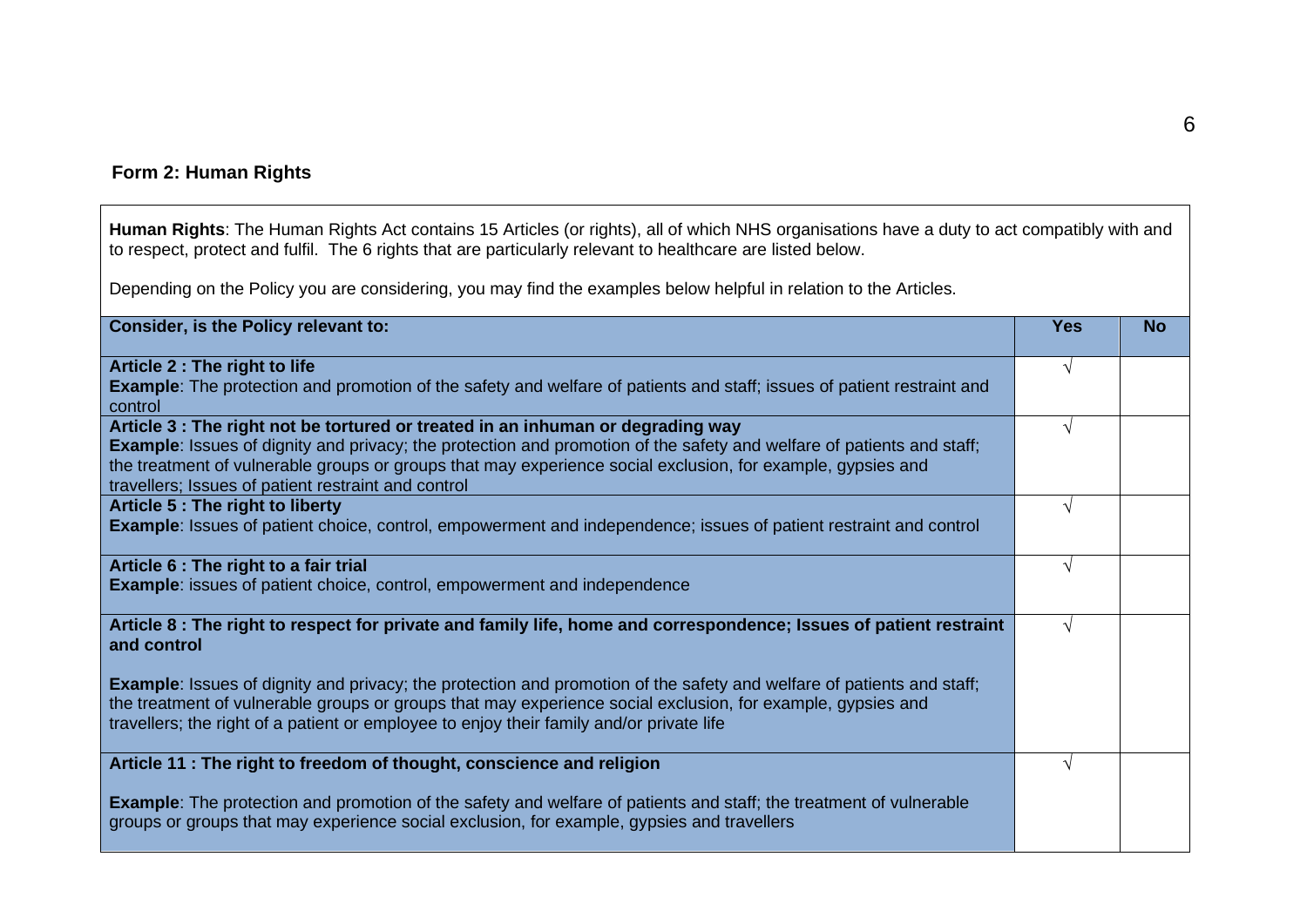|                                                                                                                                  |            |            |                         | Form 3 Gathering of Evidence and Assessment of Potential Impact                                                                                                                                                                                                                                                                                                                                                                                                                                                                                                                                                                                                                                                                                                                                                                                                                                                                                                                                                                                                                                                                                                                                               |                                                                                                                                                                                                                            |  |  |
|----------------------------------------------------------------------------------------------------------------------------------|------------|------------|-------------------------|---------------------------------------------------------------------------------------------------------------------------------------------------------------------------------------------------------------------------------------------------------------------------------------------------------------------------------------------------------------------------------------------------------------------------------------------------------------------------------------------------------------------------------------------------------------------------------------------------------------------------------------------------------------------------------------------------------------------------------------------------------------------------------------------------------------------------------------------------------------------------------------------------------------------------------------------------------------------------------------------------------------------------------------------------------------------------------------------------------------------------------------------------------------------------------------------------------------|----------------------------------------------------------------------------------------------------------------------------------------------------------------------------------------------------------------------------|--|--|
| How will the<br>strategy, policy,<br>plan, procedure<br>and/or service<br>impact on:-                                            | Positive   | Negative   | impact<br>$\frac{6}{5}$ | Potential positive and / or negative impacts<br>Please include unintended consequences, opportunities or gaps. This section should also<br>include evidence to support your view e.g. staff or population data.                                                                                                                                                                                                                                                                                                                                                                                                                                                                                                                                                                                                                                                                                                                                                                                                                                                                                                                                                                                               | <b>Opportunities for</b><br>improvement /<br>mitigation<br>If not complete by the time<br>the project / decision/<br>strategy / policy or plan<br>goes live, these should<br>also been included within<br>the action plan. |  |  |
| Age<br>Is it likely to affect<br>older and younger<br>people in different<br>ways or affect one<br>age group and not<br>another? | $\sqrt{ }$ | $\sqrt{ }$ |                         | The Amman Gwendraeth locality has an increasingly elderly population.<br>Currently 23% of Amman Gwendraeth's population is over 64 years old and<br>this is anticipated to increase in line with the overall Carmarthenshire forecast<br>which sees it's over 65 population rising from 28% to 34% by 2030.<br>The challenges of an increasingly elderly population are compounded by the<br>outward migration of the next generation for employment and the inward<br>migration of young families which results in significant social isolation and<br>minimal family support.<br>The increasingly elderly population combined with high levels of deprivation in<br>a post-industrial area manifests in high prevalence of diseases, in particular<br>Asthma, Coronary Heart Diseases, COPD, Dementia, Depression, Diabetes,<br>and Obesity. Frailty associated with the ageing demographic and multi<br>morbidity is also prevalent in the area.<br><b>Amman Gwendraeth GP CLUSTER</b><br><b>Age/sex breakdown of population</b><br>Percentage of patients by age and sex (with actual GP cluster counts shown next to bars),<br>showing Amman/Gwendraeth GP cluster and Hywel Dda HB for comparison, 2012 |                                                                                                                                                                                                                            |  |  |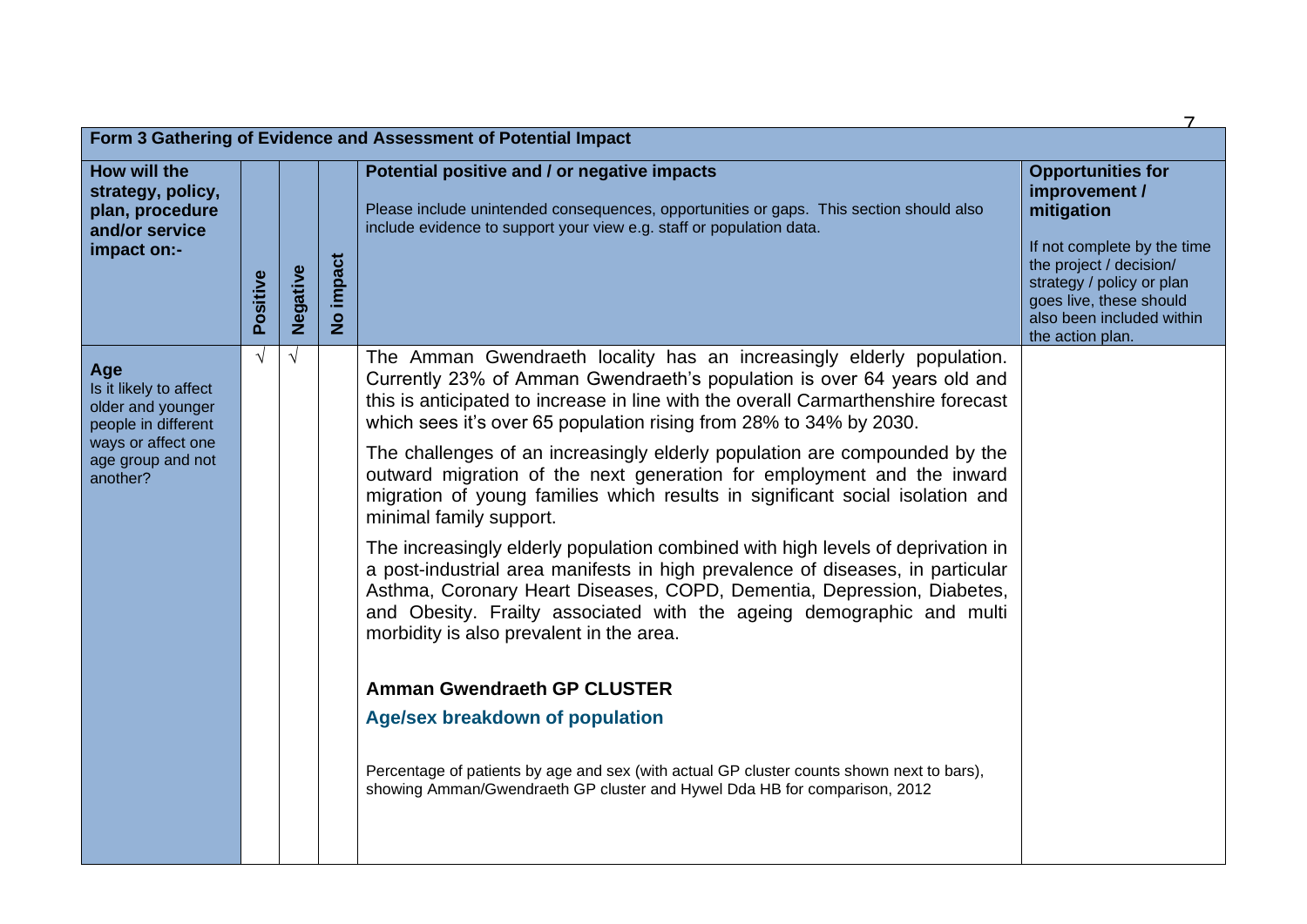

Proportion (%) of patients Produced by Public Health Wales Observatory, using WDS (NWIS)

#### **PENYGROES GP SURGERY**

There are generally a greater number of older patients registered with Penygroes practice than the Welsh average and there has been a noticeable shift in this trend between 2005 and 2014 as evidenced by the population pyramid below: Population Pyramid for Penygroes Surgery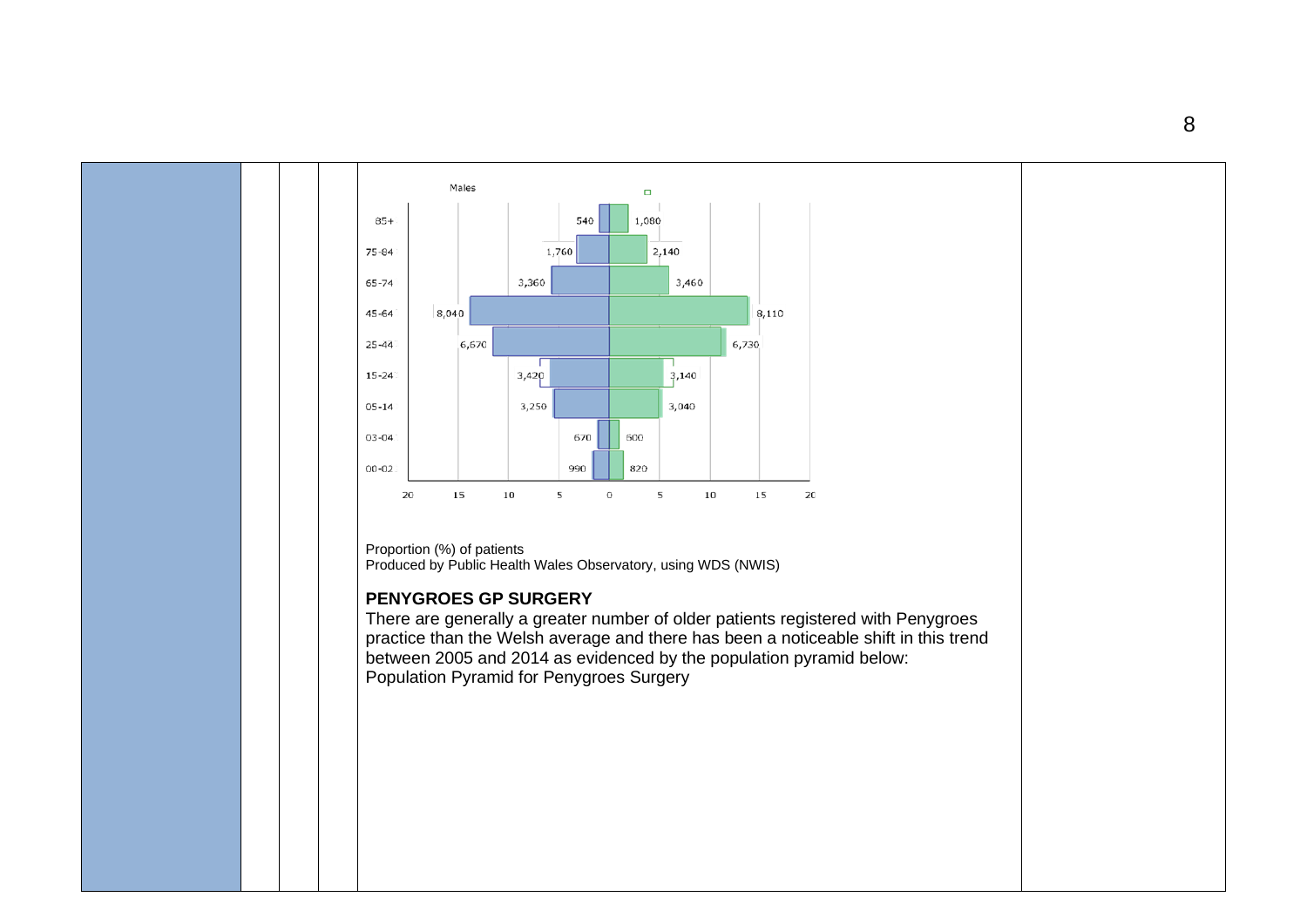

Proportion of population by age and sex, practice W92051 and Wales, 2005 and 2014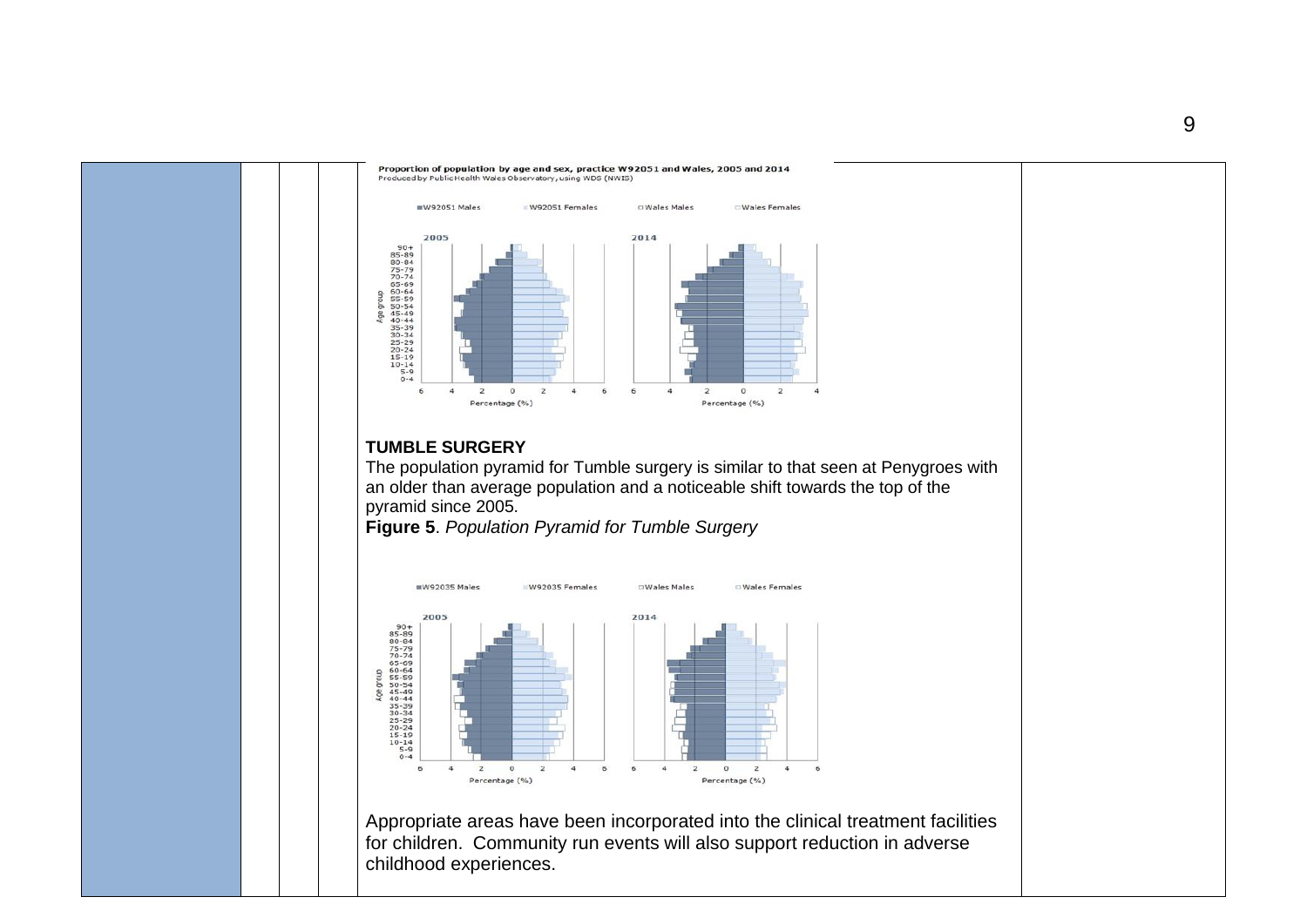|  | The design has also taken into account<br>Disabled / wider parking facilities. Easy public transport links and drop off<br>points. The Dementia Friendly Hospital Charter outlines the high-level<br>principles that a dementia-friendly hospital should provide and fully supports<br>the principles and actions outlined in the Dementia Action Plan for Wales<br>2018-22. A collaboration between Estates, Therapies and Nursing Services<br>within Hywel Dda Health Board has the aim of providing a consistent and<br>enabling approach for people living with a diagnosis of dementia to access<br>and navigate health and social care services. The Dementia Friendly Design<br>Principles and recommendations will be considered and applied to all new<br>builds / refurbishment projects across Hywel Dda University Health Board.<br>The needs of older people, with adequate circulation space for wheelchairs<br>and people with walking frames, acknowledging that they may also be<br>accompanied by their carer(s). Mobility scooters can be parked safely at the<br>entrance to the building.<br>This will be an improvement on the restrictions previously experienced when<br>services were delivered in older buildings.<br>Carmarthenshire is the second most sparsely populated Health Board area in<br>Wales and 75% of the people living in the Amman & Gwendraeth locality live<br>in a rural area. Although the majority of the population live within a 15- minute<br>drive of their GP practice, the area has poor public transport links. The Health<br>Board has undertaken an analysis of change in travel times for patients<br>resulting from the proposals to relocate some services to Cross Hands from<br>GP surgeries at Cross Hands, Tumble and Penygroes and neighbouring acute<br>hospital settings. |  |
|--|----------------------------------------------------------------------------------------------------------------------------------------------------------------------------------------------------------------------------------------------------------------------------------------------------------------------------------------------------------------------------------------------------------------------------------------------------------------------------------------------------------------------------------------------------------------------------------------------------------------------------------------------------------------------------------------------------------------------------------------------------------------------------------------------------------------------------------------------------------------------------------------------------------------------------------------------------------------------------------------------------------------------------------------------------------------------------------------------------------------------------------------------------------------------------------------------------------------------------------------------------------------------------------------------------------------------------------------------------------------------------------------------------------------------------------------------------------------------------------------------------------------------------------------------------------------------------------------------------------------------------------------------------------------------------------------------------------------------------------------------------------------------------------------------------------------------------------------------|--|
|  |                                                                                                                                                                                                                                                                                                                                                                                                                                                                                                                                                                                                                                                                                                                                                                                                                                                                                                                                                                                                                                                                                                                                                                                                                                                                                                                                                                                                                                                                                                                                                                                                                                                                                                                                                                                                                                              |  |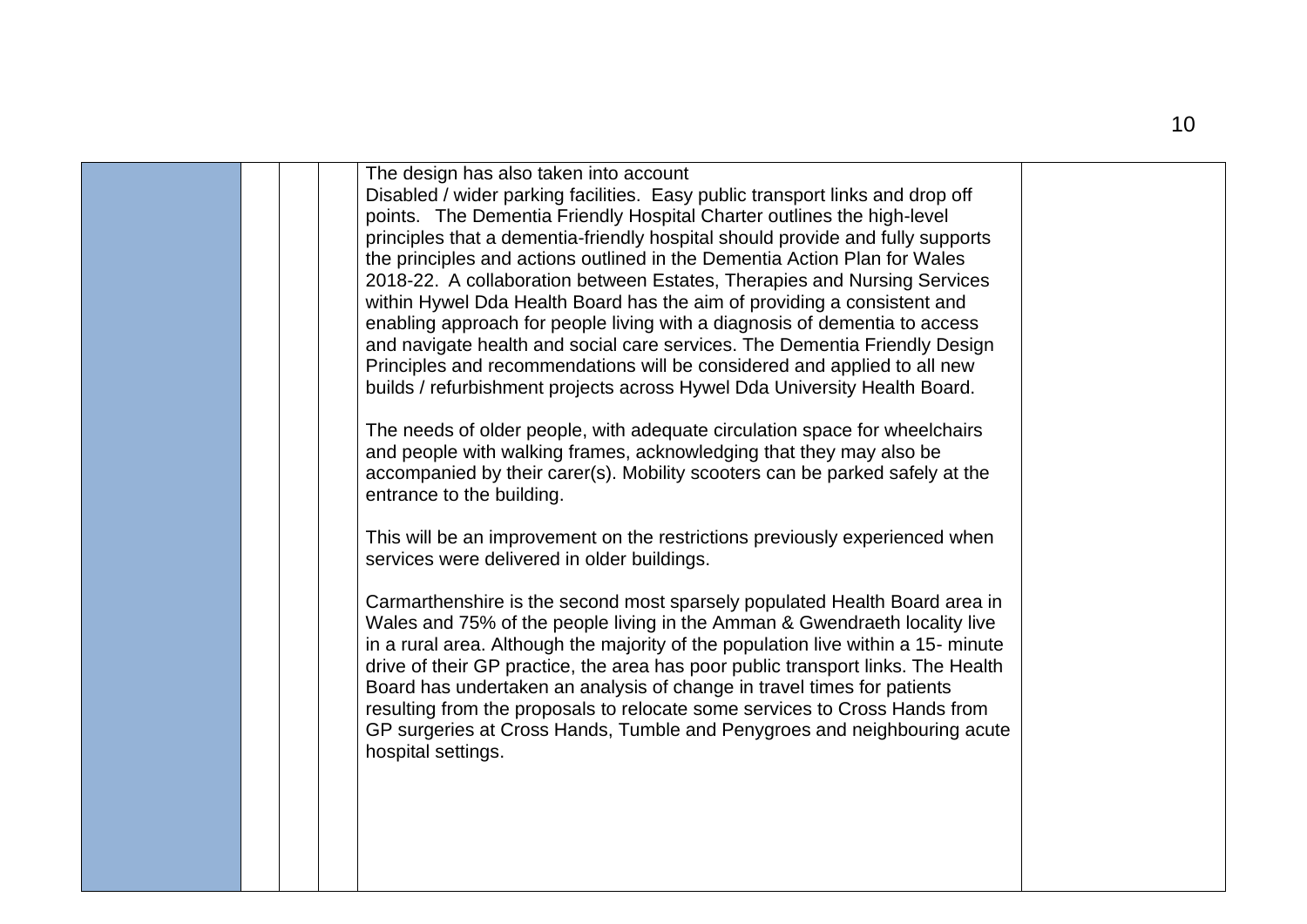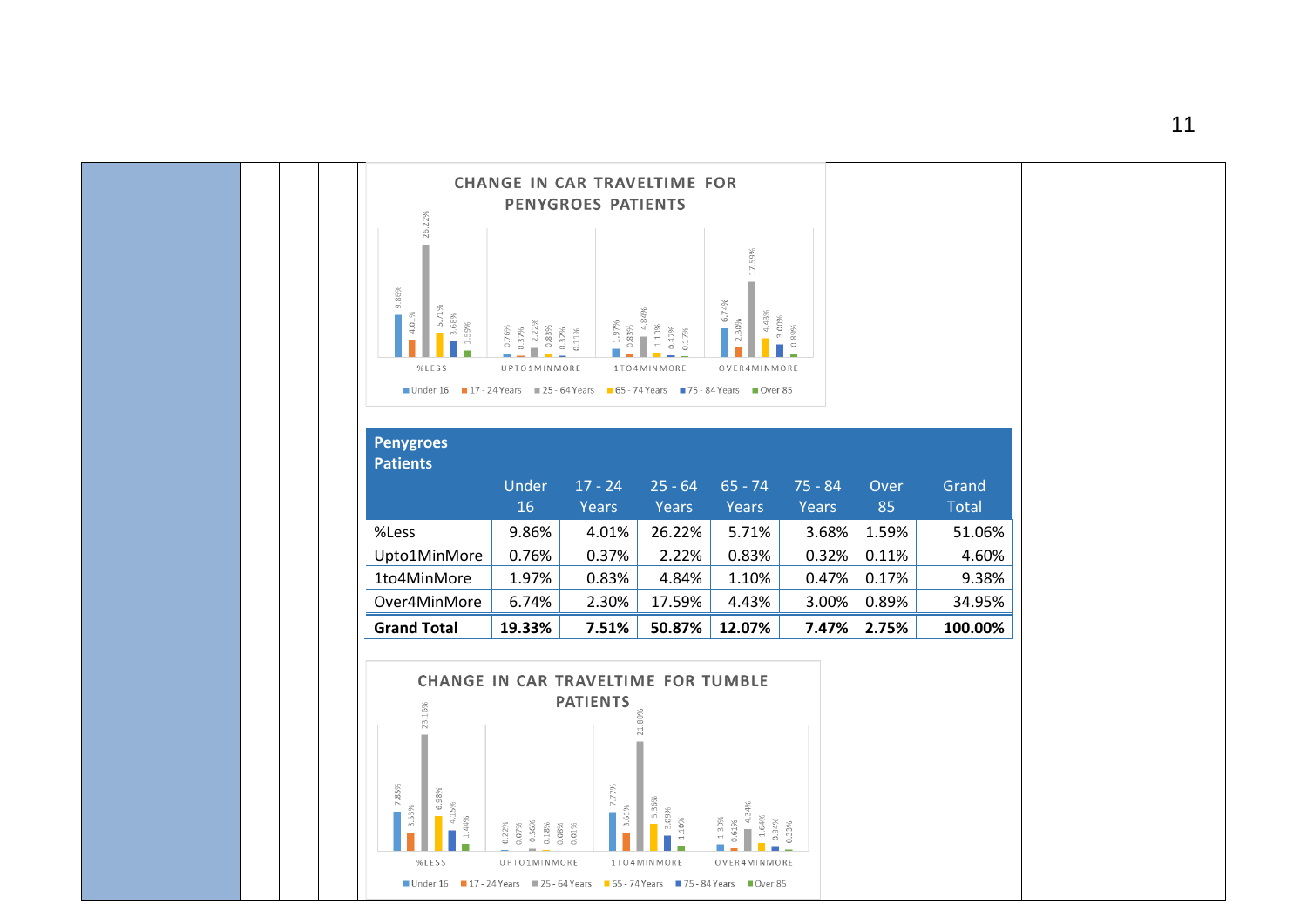|                                                                                                                                                                                                         |            | <b>Tumble</b><br><b>Patients</b>                                                                                                                                                                                                                                                                                                                                                                                                                                                                                                                                                                                                                                                                                                                                                                       |             |                    |                    |                    | $75 -$      |            |                       | Patient travel surveys<br>have been undertaken<br>and evaluated. Follow<br>up surveys will be |
|---------------------------------------------------------------------------------------------------------------------------------------------------------------------------------------------------------|------------|--------------------------------------------------------------------------------------------------------------------------------------------------------------------------------------------------------------------------------------------------------------------------------------------------------------------------------------------------------------------------------------------------------------------------------------------------------------------------------------------------------------------------------------------------------------------------------------------------------------------------------------------------------------------------------------------------------------------------------------------------------------------------------------------------------|-------------|--------------------|--------------------|--------------------|-------------|------------|-----------------------|-----------------------------------------------------------------------------------------------|
|                                                                                                                                                                                                         |            |                                                                                                                                                                                                                                                                                                                                                                                                                                                                                                                                                                                                                                                                                                                                                                                                        | Under<br>16 | $17 - 24$<br>Years | $25 - 64$<br>Years | $65 - 74$<br>Years | 84<br>Years | Over<br>85 | Grand<br><b>Total</b> | undertaken.                                                                                   |
|                                                                                                                                                                                                         |            | %Less                                                                                                                                                                                                                                                                                                                                                                                                                                                                                                                                                                                                                                                                                                                                                                                                  | 7.85%       | 3.53%              | 23.16%             | 6.98%              | 4.15%       | 1.44%      | 47.11%                | Further engagement                                                                            |
|                                                                                                                                                                                                         |            | Upto1MinMore                                                                                                                                                                                                                                                                                                                                                                                                                                                                                                                                                                                                                                                                                                                                                                                           | 0.22%       | 0.07%              | 0.56%              | 0.18%              | 0.08%       | 0.01%      | 1.11%                 | will be planned with                                                                          |
|                                                                                                                                                                                                         |            | 1to4MinMore                                                                                                                                                                                                                                                                                                                                                                                                                                                                                                                                                                                                                                                                                                                                                                                            | 7.77%       | 3.61%              | 21.80%             | 5.36%              | 3.09%       | 1.10%      | 42.73%                | stakeholders,                                                                                 |
|                                                                                                                                                                                                         |            | Over4MinMore                                                                                                                                                                                                                                                                                                                                                                                                                                                                                                                                                                                                                                                                                                                                                                                           | 1.30%       | 0.61%              | 4.34%              | 1.64%              | 0.84%       | 0.33%      | 9.06%                 | Carmarthenshire<br><b>Access and Disabled</b>                                                 |
|                                                                                                                                                                                                         |            | <b>Grand Total</b>                                                                                                                                                                                                                                                                                                                                                                                                                                                                                                                                                                                                                                                                                                                                                                                     | 17.14%      | 7.81%              | 49.86%             | 14.16%             | 8.16%       | 2.87%      | 100.00%               | Access Groups.                                                                                |
|                                                                                                                                                                                                         | $\sqrt{ }$ | The Health Board has also undertaken a transport survey over the period of<br>one week in the 3 x GP settings noted above to establish the modes of<br>transport patients use to access current and future service provision. A total of<br>569 patients completed questionnaires. The results show that are very few<br>patients use or intend to use public transport to access GP services. This is<br>evidenced by the significantly high percentage of patients that use their own<br>car to attend appointments and the number of patients using their own cars to<br>attend appointments on the day they completed the survey, Further analysis<br>and surveys are proposed during the full business case stage.<br>Because of the nature of the services to be provided, it is expected that a |             |                    |                    |                    |             |            |                       | Stakeholders has<br>been taken on board.                                                      |
| <b>Disability</b><br>Those with a<br>physical disability,<br>learning disability,<br>sensory loss or<br>impairment, mental<br>health conditions,<br>long-term medical<br>conditions such as<br>diabetes |            | certain proportion of service users will have disabilities and Mental Health<br>Conditions. We are collating additional evidence around this protected<br>characteristic considering the needs of people with Learning Disabilities and<br>Children and Young People with Mental Health conditions who may use the<br>Centre to access services located there. Service users may also include<br>those accessing the centre for injections by the Community Mental Health<br>Team and CDAT Team. Patients seen nearer home, reducing hospital<br>attendances. Additional capacity to offer assessment and intervention in a                                                                                                                                                                            |             |                    |                    |                    |             |            |                       |                                                                                               |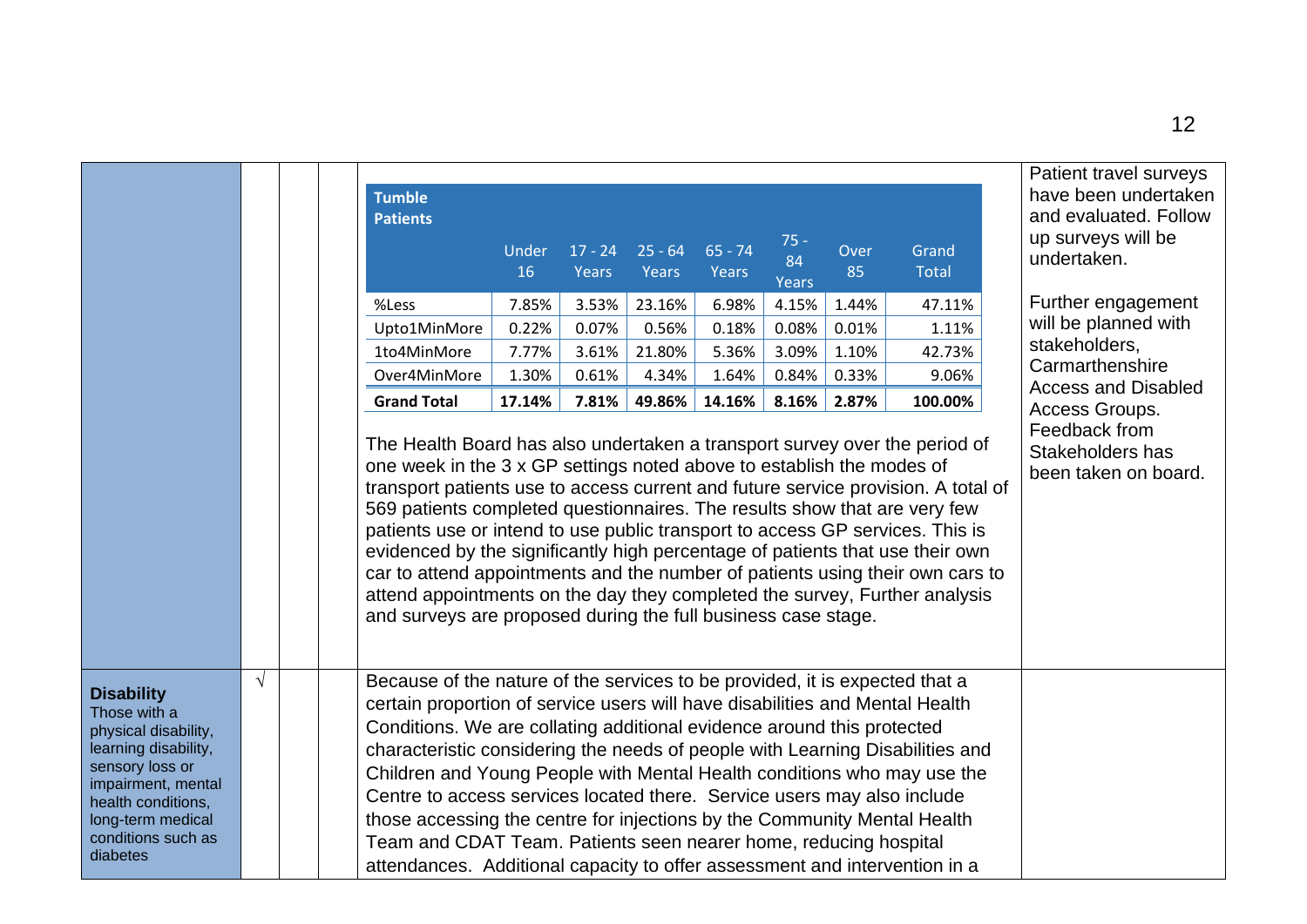| more appropriate community setting reduces stigma and discrimination of<br>these groups.                                                                                                                                                                                                                                                                                              |  |
|---------------------------------------------------------------------------------------------------------------------------------------------------------------------------------------------------------------------------------------------------------------------------------------------------------------------------------------------------------------------------------------|--|
| The needs of disabled/older people, with adequate circulation space for larger                                                                                                                                                                                                                                                                                                        |  |
| bulkier wheelchairs and people with walking frames is considered,                                                                                                                                                                                                                                                                                                                     |  |
| acknowledging that they may also be accompanied by their carer(s). Mobility                                                                                                                                                                                                                                                                                                           |  |
| scooters can be parked safely at the entrance to the building.                                                                                                                                                                                                                                                                                                                        |  |
| We are also engaging with local access groups via public stakeholder<br>engagement events, Third Sector groups, Carmarthenshire Local Authority<br>Access and Disability Groups. Information gathered along with design<br>guidelines will be incorporated into detailed design proposals progressing into<br>design stage 3 progressing into the Full Business Case. The design also |  |
| includes a Community Changing place and will comply to meet the needs of<br>individual needs.                                                                                                                                                                                                                                                                                         |  |
| Staff demographics and feedback evidence currently being collated                                                                                                                                                                                                                                                                                                                     |  |
| The new building specification will meet the Equality Act 2010 requirements.                                                                                                                                                                                                                                                                                                          |  |
| Discussion is already taking place with local transport companies to secure<br>appropriate access to the front door of the new building; Lifts and designated                                                                                                                                                                                                                         |  |
| clinical examination/treatment areas have been designed to make provision for                                                                                                                                                                                                                                                                                                         |  |
| bariatric patients. Designated car parking facilities will be provided.                                                                                                                                                                                                                                                                                                               |  |
| This will be an improvement on previous restrictions previously experienced                                                                                                                                                                                                                                                                                                           |  |
| when services were delivered in older buildings.                                                                                                                                                                                                                                                                                                                                      |  |
|                                                                                                                                                                                                                                                                                                                                                                                       |  |
| The new build will offer the opportunity for improved signage to assist people                                                                                                                                                                                                                                                                                                        |  |
| with sensory loss to access and navigate the building in line with the All Wales                                                                                                                                                                                                                                                                                                      |  |
| Standards for Accessible Communication and Information for People with                                                                                                                                                                                                                                                                                                                |  |
| Sensory Loss and the Health Board's Wayfinding Policy which is currently under<br>development. Within the Health Board, all signage is required to be bi-lingual                                                                                                                                                                                                                      |  |
| and the design and typography needs to be designed and presented in a way                                                                                                                                                                                                                                                                                                             |  |

r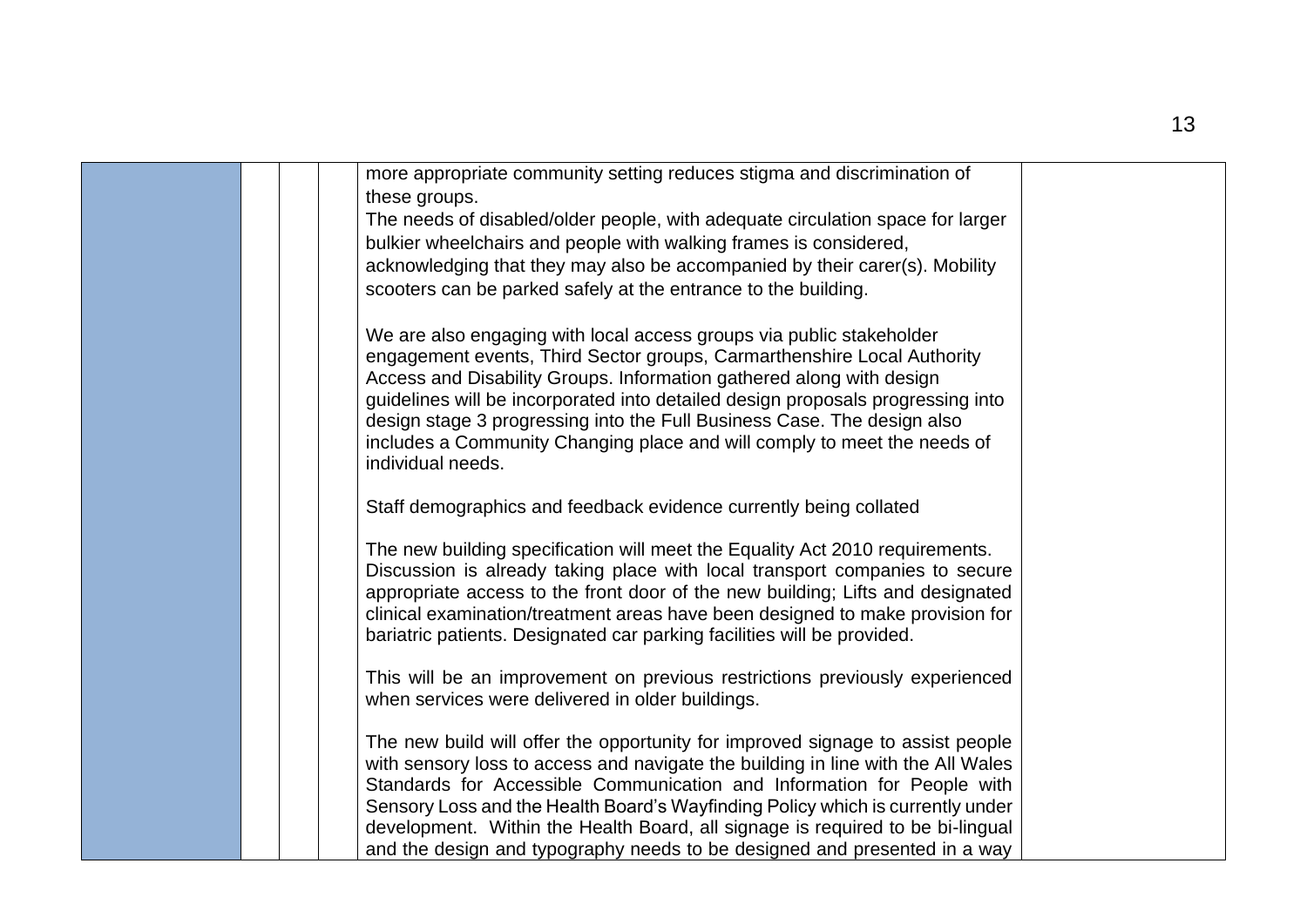|                                                                                                                                                                                                                                                                                                                                            |  |            | that aids orientation and wayfinding both outside and inside the health<br>environments.<br>The new facility offers the area an en suite treatment room with a hoist which is<br>accessible for bariatric and disabled patients should wash/change facilities be<br>required (community changing place). Bariatric seating provisions are also<br>provided in designated clinical spaces and waiting areas.<br>A travel plan has been completed as part of the planning process with the Local<br>Authority. A bus stop will be provided on site with designated accessible car<br>parking.                                                                                                                                                                                                                                                                                                                                                                                                                                                                                                                                                                                                                              |  |
|--------------------------------------------------------------------------------------------------------------------------------------------------------------------------------------------------------------------------------------------------------------------------------------------------------------------------------------------|--|------------|--------------------------------------------------------------------------------------------------------------------------------------------------------------------------------------------------------------------------------------------------------------------------------------------------------------------------------------------------------------------------------------------------------------------------------------------------------------------------------------------------------------------------------------------------------------------------------------------------------------------------------------------------------------------------------------------------------------------------------------------------------------------------------------------------------------------------------------------------------------------------------------------------------------------------------------------------------------------------------------------------------------------------------------------------------------------------------------------------------------------------------------------------------------------------------------------------------------------------|--|
| <b>Gender</b><br><b>Reassignment</b><br>Consider the potential<br>impact on individuals<br>who either:<br>•Have undergone,<br>intend to undergo or<br>are currently<br>undergoing gender<br>reassignment.<br>•Do not intend to<br>undergo medical<br>treatment but wish to<br>live in a different<br>gender from their<br>gender at birth. |  | $\sqrt{}$  | Reliable statistics around this protected characteristic are not available.<br>However, there are mechanisms in place within the proposals to address the<br>particular needs to this protected group on an individual basis.<br>Patient and staff change and WC facilities are gender neutral. This information<br>is not routinely collected for staff, but the needs of individuals who fall under<br>this protected characteristic will be taken into consideration. Discussions with<br>staff will take place on an individual basis as appropriate.<br>Toilets and changing areas in the new building are not all gender specific.<br>Unisex WC's are available in patient and staff areas. Changing facilities are<br>integral to consulting and treatment rooms and therefore not gender specific.<br>This will be an improvement on the restrictions previously experienced when<br>services were delivered in older buildings.<br>There will be a neutral impact in relation to this protected characteristic. The<br>clinical treatment areas have been designed to promote privacy and dignity<br>which is an improvement on the restrictions experienced when services were<br>delivered in older buildings |  |
| <b>Marriage and</b><br><b>Civil Partnership</b>                                                                                                                                                                                                                                                                                            |  | $\sqrt{ }$ | The proposal will have no impact upon service users because of their marital<br>status. The positive impact of having care closer to home will be of benefit                                                                                                                                                                                                                                                                                                                                                                                                                                                                                                                                                                                                                                                                                                                                                                                                                                                                                                                                                                                                                                                             |  |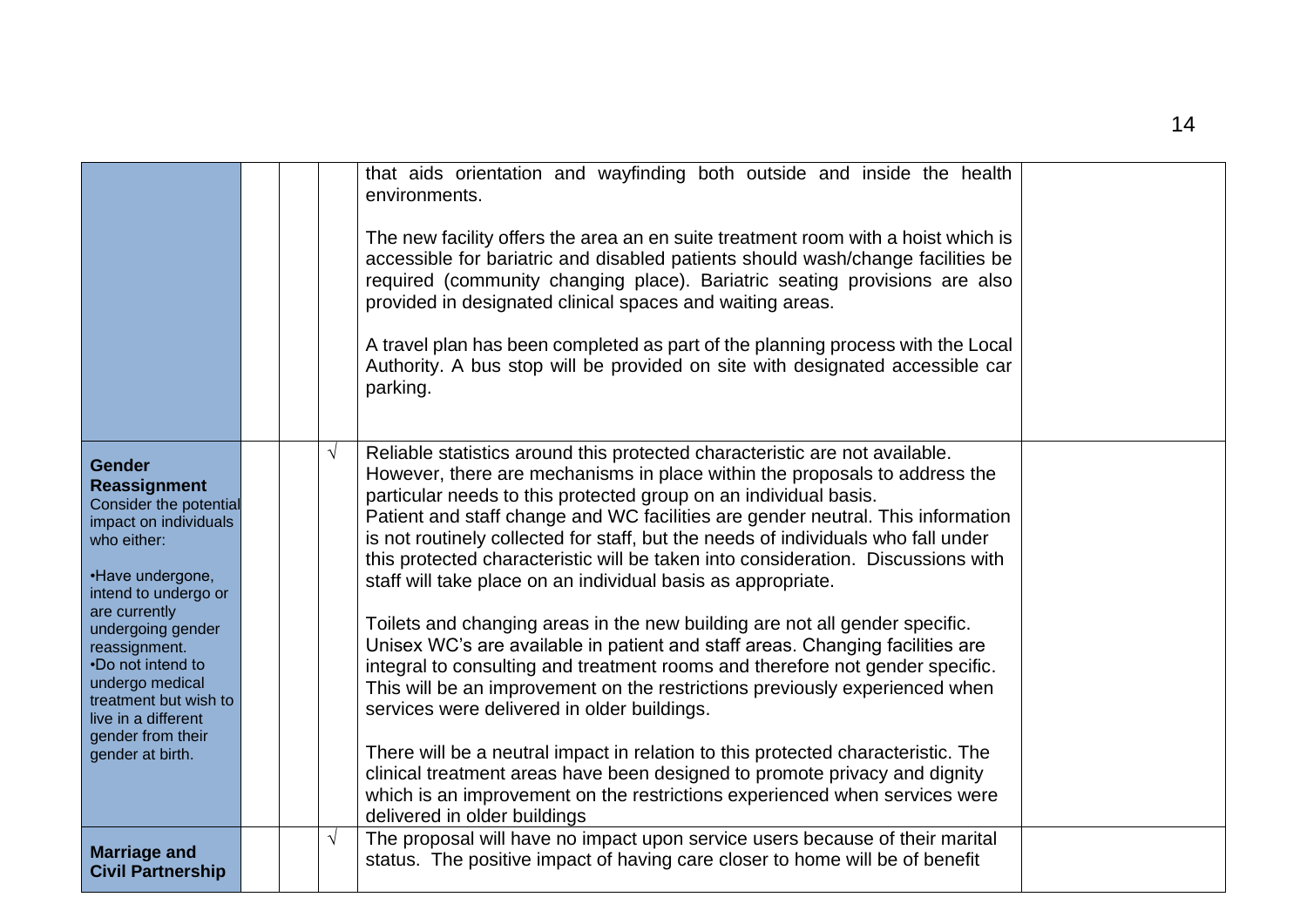| This also covers<br>those who are not<br>married or in a civil<br>partnership. |  |  |  | when partners drop off clothes, for visiting and reduces the need for hotel<br>stavs. |  |
|--------------------------------------------------------------------------------|--|--|--|---------------------------------------------------------------------------------------|--|
|--------------------------------------------------------------------------------|--|--|--|---------------------------------------------------------------------------------------|--|

 $\overline{\phantom{a}}$ 

15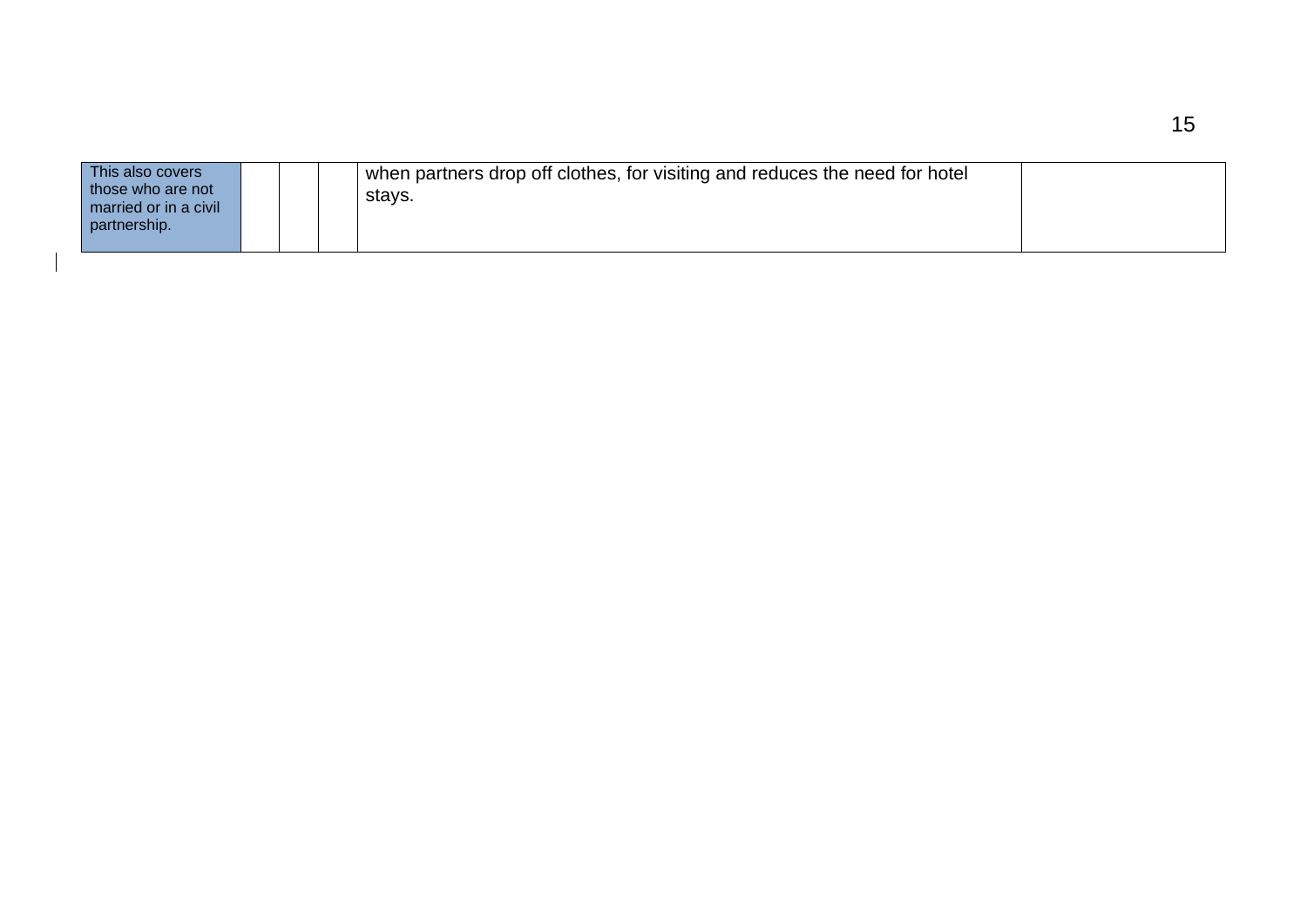|                                                                                                                                                                                                                                             |            |                                                                                                                                                                                                                                                                                                                                                                                                                                                                                                                                                                                                                            | 16 |
|---------------------------------------------------------------------------------------------------------------------------------------------------------------------------------------------------------------------------------------------|------------|----------------------------------------------------------------------------------------------------------------------------------------------------------------------------------------------------------------------------------------------------------------------------------------------------------------------------------------------------------------------------------------------------------------------------------------------------------------------------------------------------------------------------------------------------------------------------------------------------------------------------|----|
| <b>Pregnancy and Maternity</b><br>Maternity covers the period of<br>26 weeks after having a baby,<br>whether or not they are on<br>Maternity Leave.                                                                                         | V          | At any given time a proportion of service<br>users, their families/carers and staff will be<br>covered by this protected characteristic. Their<br>needs will be addressed on an individual<br>basis. The design incorporates separate<br>baby change and feeding facilities as per<br>design guidance issued by Welsh<br>Government.<br>Breastfeeding and baby change facilities are<br>provided adjacent to the main waiting area.<br>Appropriate decoration/play areas for<br>children.<br>This will be an improvement on the<br>restrictions previously experienced when<br>services were delivered in older buildings. |    |
|                                                                                                                                                                                                                                             |            | Improved working environment for staff who                                                                                                                                                                                                                                                                                                                                                                                                                                                                                                                                                                                 |    |
|                                                                                                                                                                                                                                             |            | are pregnant.                                                                                                                                                                                                                                                                                                                                                                                                                                                                                                                                                                                                              |    |
| <b>Race/Ethnicity or</b><br><b>Nationality</b><br>People of a different race,<br>nationality, colour, culture or<br>ethnic origin including non-<br>English / Welsh speakers,<br>gypsies/travellers, asylum<br>seekers and migrant workers. | $\sqrt{ }$ | The proportion of service users and staff is<br>small in relation to the population of<br>Carmarthenshire. There are mechanisms in<br>place within the new proposals to assess<br>individual needs of staff and service users<br>as appropriate.<br>Focusing on 2 x populations the following<br>data is available from Policy Research and<br>Information, Carmarthenshire County<br>Council May 2021:<br>Penygroes Ward: Total population 2,917<br><b>Population key facts (Census data 2011)</b><br>People born in Wales - 2311 (80%)<br>Carmarthenshire 76%                                                            |    |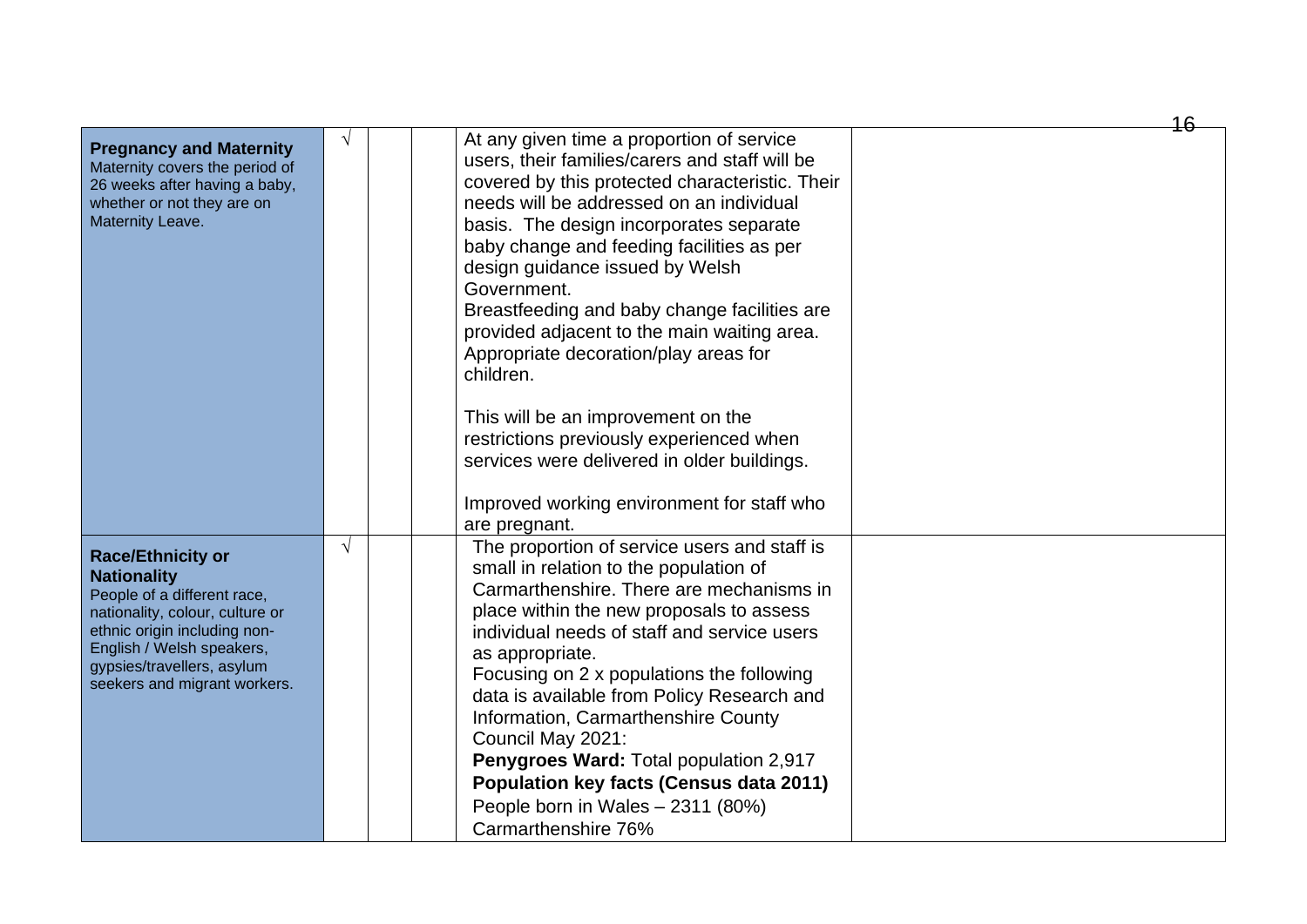| Born outside the UK $-72$ (2.5%)                 |  |
|--------------------------------------------------|--|
| Carmarthenshire 4.1%                             |  |
| Non-white ethnic groups - 49 (1.8%)              |  |
| Carmarthenshire 1.9%                             |  |
|                                                  |  |
| Llannon Ward (Tumble & Cross Hands):             |  |
| Total population 5,500                           |  |
| <b>Population key facts (Census data 2011)</b>   |  |
| People born in Wales - 4255 (80.7%)              |  |
| Carmarthenshire 76%                              |  |
| Born outside the UK $-$ 157 (3%)                 |  |
| Carmarthenshire 4.1%                             |  |
| Non-white ethnic groups - 108 (2.1%)             |  |
| Carmarthenshire 1.9%                             |  |
|                                                  |  |
| Staff demographics and feedback evidence         |  |
| currently being collated.                        |  |
|                                                  |  |
| This proportion of service users, staff and      |  |
| residents within Carmarthenshire is relatively   |  |
| low. The service model has mechanisms in         |  |
| place to address particular needs on an          |  |
| individual basis as is currently the case.       |  |
|                                                  |  |
| Mechanisms are in place to address               |  |
| particular needs as is currently the case. It is |  |
| therefore anticipated that there will be a       |  |
| neutral impact on this protected group.          |  |
| Improved community services may make it          |  |
| easier for ethnic minority communities to        |  |
| access certain healthcare services which         |  |
| they might not have done in the past.            |  |
|                                                  |  |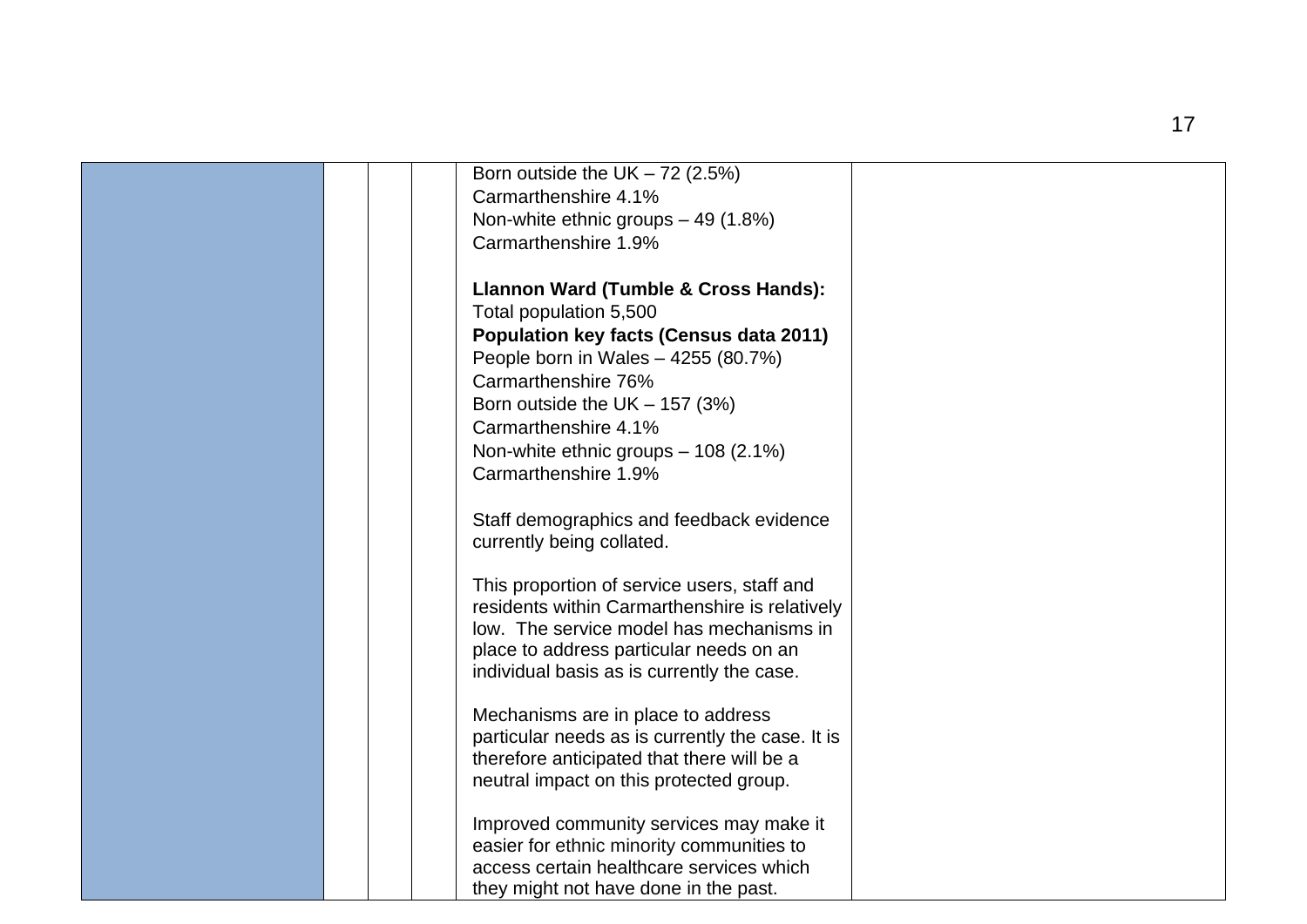|                                                                                                                                                                       |            |            | We plan on engaging with specific ethnic<br>minority groups in the local area via the<br>CDOT and will share key messages in the<br>development stages with ethnic minority<br>communities affected by this change in an<br>appropriate language and communication<br>method.                                                                                                                                                                                                                                                                                                                                 |  |
|-----------------------------------------------------------------------------------------------------------------------------------------------------------------------|------------|------------|---------------------------------------------------------------------------------------------------------------------------------------------------------------------------------------------------------------------------------------------------------------------------------------------------------------------------------------------------------------------------------------------------------------------------------------------------------------------------------------------------------------------------------------------------------------------------------------------------------------|--|
| <b>Religion or Belief (or non-</b><br>belief)<br>The term 'religion' includes a<br>religious or philosophical belief.                                                 | $\sqrt{ }$ |            | 2011 Census indicated Christian or no religion<br>to be most prevalent identified.<br>Staff demographics and feedback evidence<br>currently being collated. No direct impact<br>identified, but the proposed model of<br>integrated care provides a more flexible<br>environment which may be beneficial to<br>facilitating service users to continue practicing<br>religious or belief observances when<br>receiving care closer to home.<br>An interview room has been included for<br>discreet discussion if required. This could<br>also act as a 'quiet room' for reflection and<br>prayer as necessary. |  |
| <b>Sex</b><br>Consider whether those affected<br>are mostly male or female and<br>where it applies to both equally<br>does it affect one differently to<br>the other? |            | $\sqrt{ }$ | For Staff, evidence to follow/currently being<br>collated. Initial information shows that the<br>majority of nursing, community and admin<br>staff are female.<br>The sex breakdown of the population by<br>locality and 2 x GP practices is illustrated in<br>the graphs above.<br>Toilets and changing areas in the new<br>building are not all gender specific. Unisex                                                                                                                                                                                                                                     |  |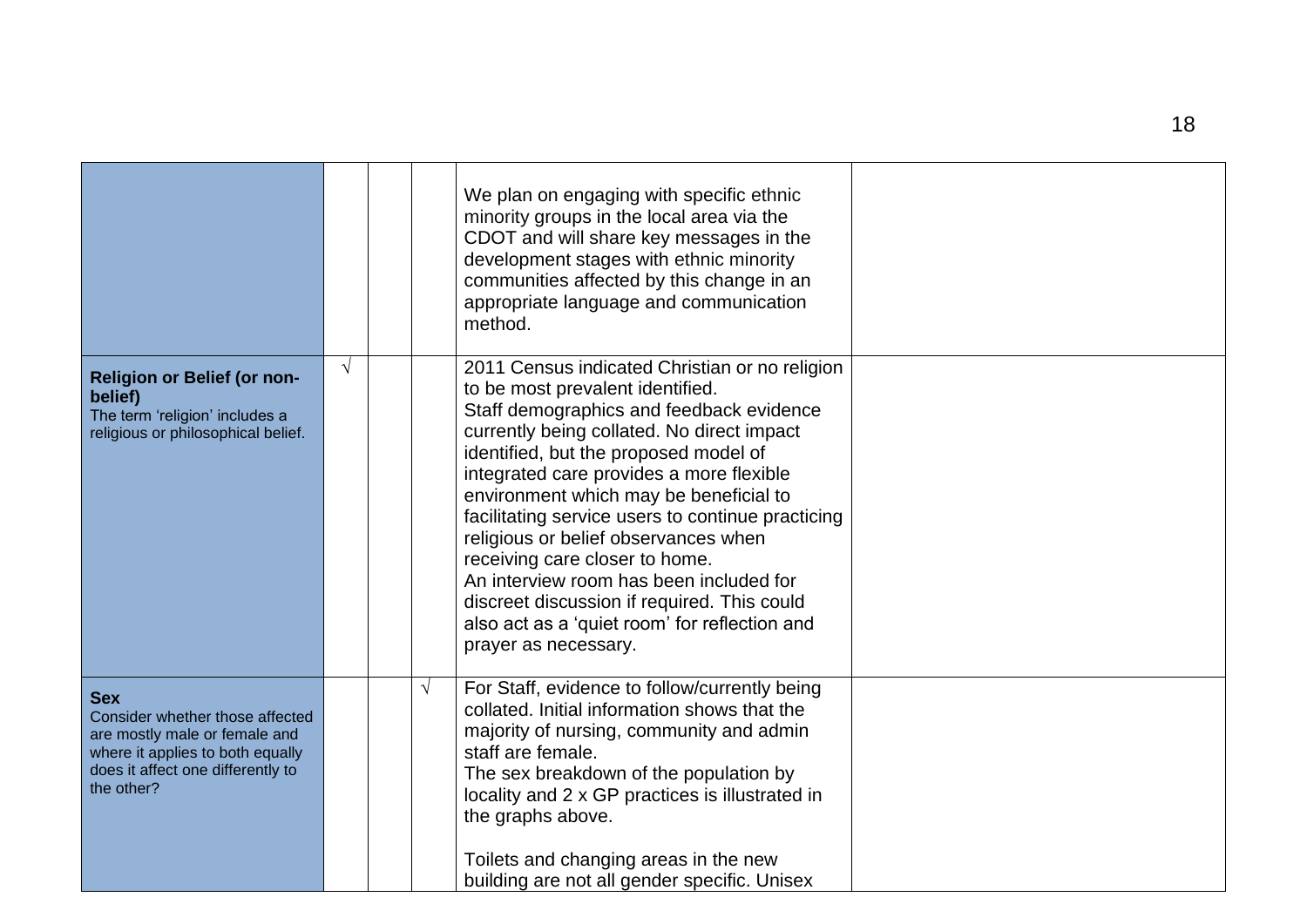|                                                                                                                                         |   | WC's are available in patient and staff areas.<br>Changing facilities are integral to consulting<br>and treatment rooms and therefore not<br>gender specific. This will be an improvement<br>on the restrictions previously experienced<br>when services were delivered in older<br>buildings.                                                                                                                                                                                                                                                                                                                                                                                                                                                                                                                                                                                                                                      |  |
|-----------------------------------------------------------------------------------------------------------------------------------------|---|-------------------------------------------------------------------------------------------------------------------------------------------------------------------------------------------------------------------------------------------------------------------------------------------------------------------------------------------------------------------------------------------------------------------------------------------------------------------------------------------------------------------------------------------------------------------------------------------------------------------------------------------------------------------------------------------------------------------------------------------------------------------------------------------------------------------------------------------------------------------------------------------------------------------------------------|--|
| <b>Sexual Orientation</b><br>Whether a person's sexual<br>attraction is towards their own<br>sex, the opposite sex or to both<br>sexes. | V | It may be assumed that there will be a<br>proportion of service users and staff affected<br>by this proposal. Needs will be assessed on<br>an individual basis.<br>The public health white paper 'Healthy Lives,<br>Healthy People' identified poor mental<br>health, sexually transmitted infections,<br>problematic drug and alcohol use and<br>smoking as the top public health issues<br>facing the UK. All of these disproportionately<br>affect Lesbian Gay Bisexual Transgender<br>(LGBTQ+) populations:<br>Illicit drug use amongst LGBTQ+<br>people is at least 8 times higher than in the<br>general population<br>Around 25% of LGBTQ+ people<br>indicate a level of alcohol dependency<br>Nearly half of LGBTQ+ individuals<br>smoke, compared with a quarter of their<br>heterosexual peers<br>LGBTQ+ people are at higher risk of<br>mental disorder, suicidal ideation, substance<br>misuse and deliberate self-harm |  |
|                                                                                                                                         |   |                                                                                                                                                                                                                                                                                                                                                                                                                                                                                                                                                                                                                                                                                                                                                                                                                                                                                                                                     |  |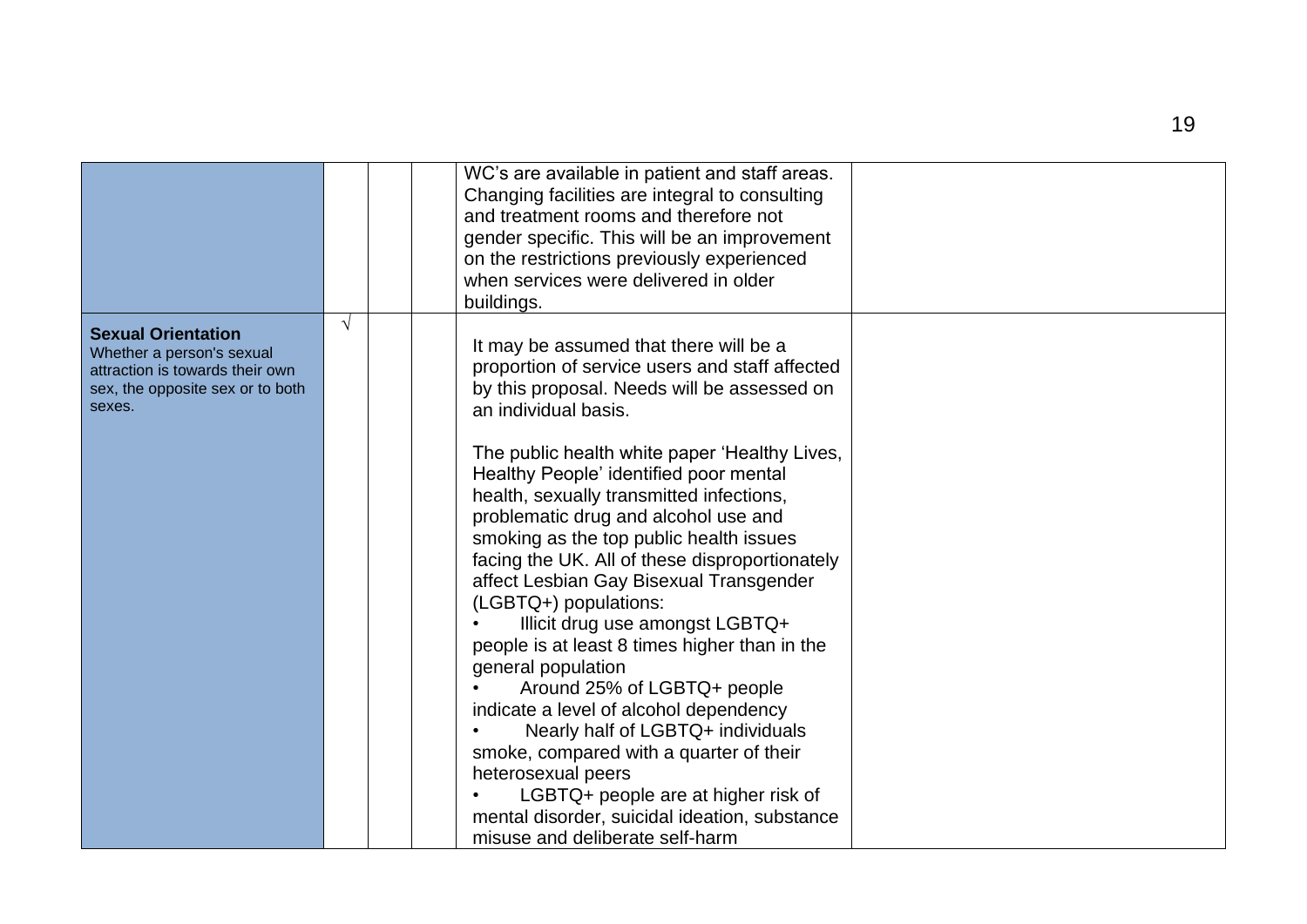|                                                                                                                                                                                                                                                                                                                                                                                                                            |            | 41% of transgender people reported<br>attempting suicide compared to 1.6% of the<br>general population                                                                                                                                                                                                                                                                                                                                                                                                  |  |
|----------------------------------------------------------------------------------------------------------------------------------------------------------------------------------------------------------------------------------------------------------------------------------------------------------------------------------------------------------------------------------------------------------------------------|------------|---------------------------------------------------------------------------------------------------------------------------------------------------------------------------------------------------------------------------------------------------------------------------------------------------------------------------------------------------------------------------------------------------------------------------------------------------------------------------------------------------------|--|
|                                                                                                                                                                                                                                                                                                                                                                                                                            |            | The proposed community health services<br>and wider IAA services, community hub will<br>make it possible for LGBTQ+ persons to<br>access advice and support more easily.                                                                                                                                                                                                                                                                                                                                |  |
|                                                                                                                                                                                                                                                                                                                                                                                                                            |            | The clinical treatment areas have been<br>designed to promote privacy and dignity<br>which is an improvement on the restrictions<br>experienced when services were delivered in<br>older buildings.                                                                                                                                                                                                                                                                                                     |  |
| Socio-economic<br><b>Deprivation</b><br>Consider those on low income,<br>economically inactive,<br>unemployed or unable to work<br>due to ill-health. Also consider<br>people living in areas known to<br>exhibit poor economic and/or<br>health indicators and individuals<br>who are unable to access<br>services and facilities. Food /<br>fuel poverty and personal or<br>household debt should also be<br>considered. | $\sqrt{ }$ | Hywel Dda University Health Board has<br>recently completed an extensive Health<br>Needs Assessment, to inform the<br><b>Pharmaceutical Needs Assessment, we</b><br>provide a link to this as it complements the<br>document for information to clearly describe<br>the health needs of the population. See<br>chapters 2, 3 and 4 Link<br>There will be integrated care and support,<br>enabled by digital technology with<br>communication of information between health<br>and social care partners. |  |
| For a comprehensive guide to<br>the Socio Economic Duty in<br>Wales and supporting resource<br>please see:<br>https://gov.wales/more-equal-<br>wales-socio-economic-duty                                                                                                                                                                                                                                                   |            | A single point of access to health and care,<br>linking all areas that contribute to the<br>healthier lives of our people and communities.<br>As single point of access approach offers real<br>opportunities for Cross skilling staff,<br>developing integrated roles that meet the                                                                                                                                                                                                                    |  |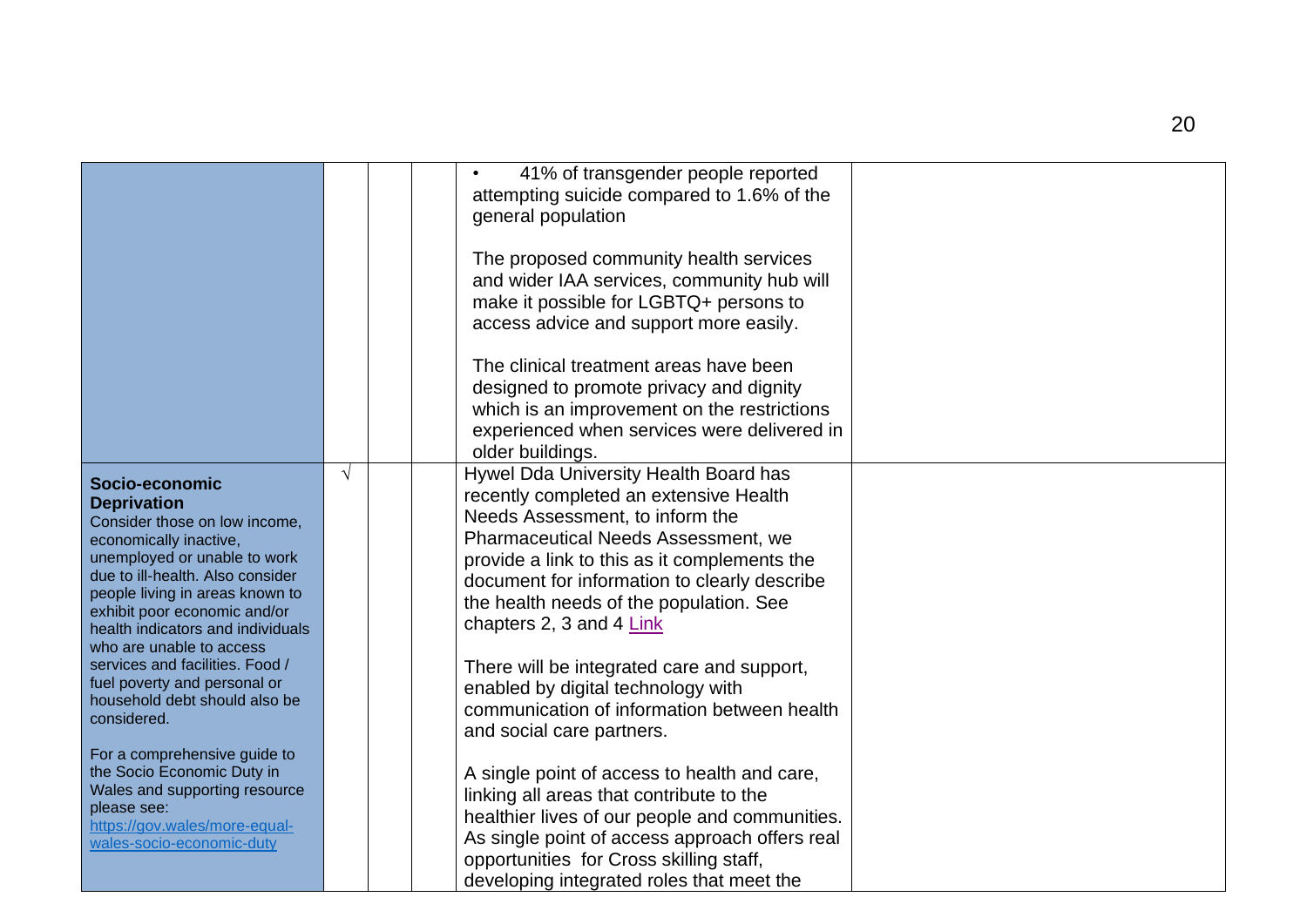|  | social model of health and wellbeing service<br>model as well as increasing the learning<br>opportunities for all people working within the<br>health and wellbeing field.<br>Integrated localities will tackle inequalities by<br>working in partnership with local people to co-<br>design solutions and services.<br>Community-focussed family and children's<br>services, with a strong wellness ethos. This<br>will help support an increase in midwife-led<br>pregnancies and births.<br>Integrated community networks will provide<br>information, advice, assistance and treatment<br>through integrated community networks. Our<br>aim is that these integrated community<br>networks will provide the majority of health<br>and care services, some of which have<br>traditionally been provided in the acute<br>hospital setting.<br>The Cross Hands Health and Wellbeing<br>Centre aims to deliver services closer to<br>home in the community. An integrated<br>approach to promoting health lifestyles and<br>access to education and community services<br>aims to improve outcomes for those who<br>experience social deprivation and<br>socioeconomic disadvantage. |  |
|--|--------------------------------------------------------------------------------------------------------------------------------------------------------------------------------------------------------------------------------------------------------------------------------------------------------------------------------------------------------------------------------------------------------------------------------------------------------------------------------------------------------------------------------------------------------------------------------------------------------------------------------------------------------------------------------------------------------------------------------------------------------------------------------------------------------------------------------------------------------------------------------------------------------------------------------------------------------------------------------------------------------------------------------------------------------------------------------------------------------------------------------------------------------------------------------------|--|
|  |                                                                                                                                                                                                                                                                                                                                                                                                                                                                                                                                                                                                                                                                                                                                                                                                                                                                                                                                                                                                                                                                                                                                                                                      |  |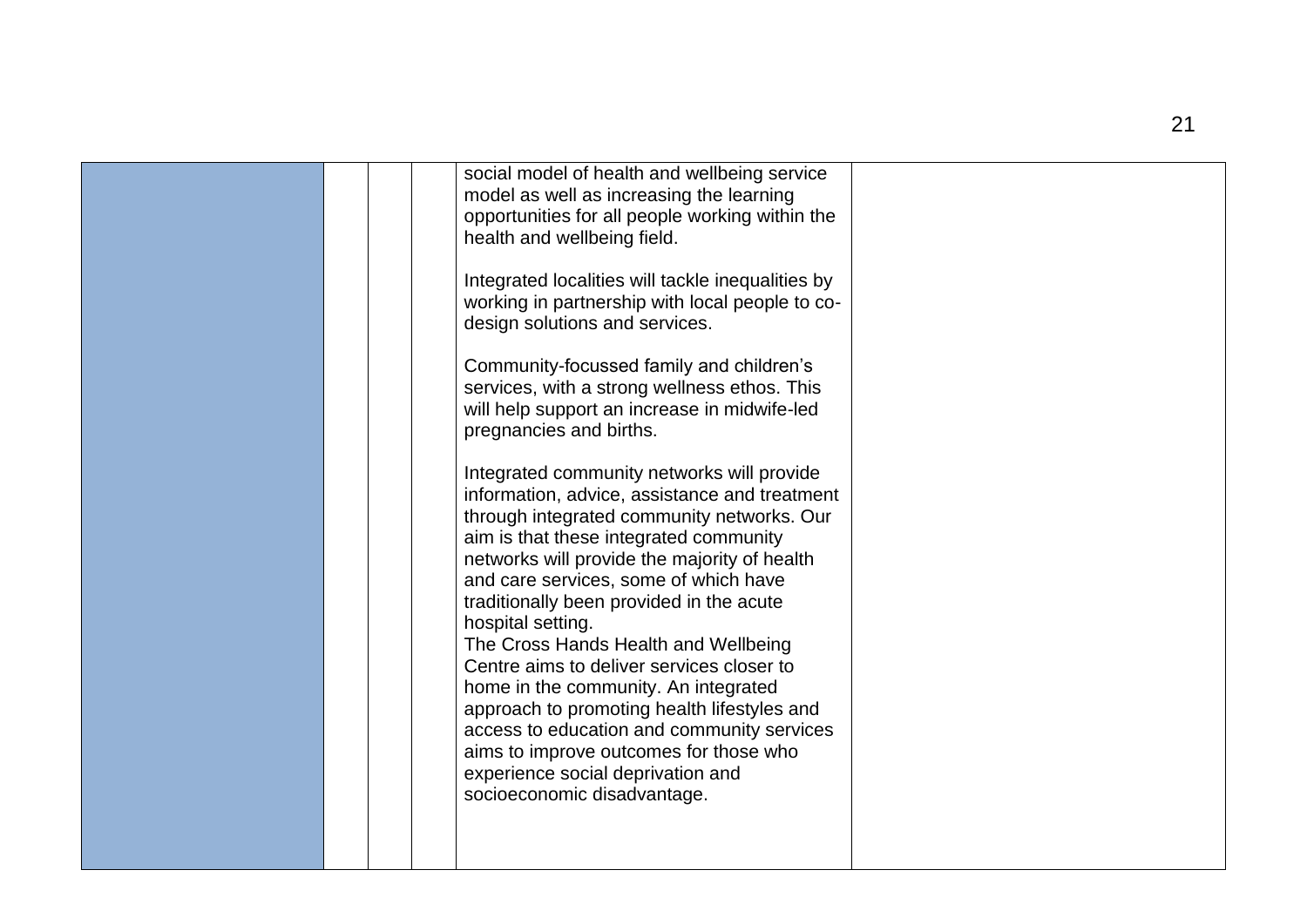| <b>Welsh Language</b><br>Please note opportunities for<br>persons to use the Welsh<br>language and treating the Welsh<br>language no less favourably<br>than the English language. | V | Carmarthenshire has a rich natural and<br>cultural<br>environment.<br>It includes sites<br>designated at an international level to protect<br>important biodiversity features, as well as<br>striking landscapes and distinctive historic<br>towns and villages. The Welsh language in<br>Carmarthenshire plays a key role in our<br>everyday lives with 43.9% of the population<br>over the age of 3 being Welsh speakers and<br>58.1% of the population having one or more<br>skill in Welsh.<br>Taking a closer look into the 2 x GP Practice<br>ward areas the following information is<br>available for the number of the local<br>population that are Welsh speakers:<br><b>Penygroes: Population has a higher</b><br>proportion of Welsh speakers than<br>Carmarthenshire. Out of a total population of<br>2,875, 1733 people speak Welsh which<br>represents 62.2% compared to 43.9% in<br>Carmarthenshire.<br>Llannon (Tumble/Cross Hands):<br>Population has a higher proportion of Welsh<br>speakers than Carmarthenshire. Out of a<br>total population of 5,559. 3,262 people<br>speak Welsh which represents 64.2%<br>compared to 43.9% in Carmarthenshire.<br>Staff demographics and feedback evidence<br>currently being collated. |  |
|------------------------------------------------------------------------------------------------------------------------------------------------------------------------------------|---|---------------------------------------------------------------------------------------------------------------------------------------------------------------------------------------------------------------------------------------------------------------------------------------------------------------------------------------------------------------------------------------------------------------------------------------------------------------------------------------------------------------------------------------------------------------------------------------------------------------------------------------------------------------------------------------------------------------------------------------------------------------------------------------------------------------------------------------------------------------------------------------------------------------------------------------------------------------------------------------------------------------------------------------------------------------------------------------------------------------------------------------------------------------------------------------------------------------------------------------------------|--|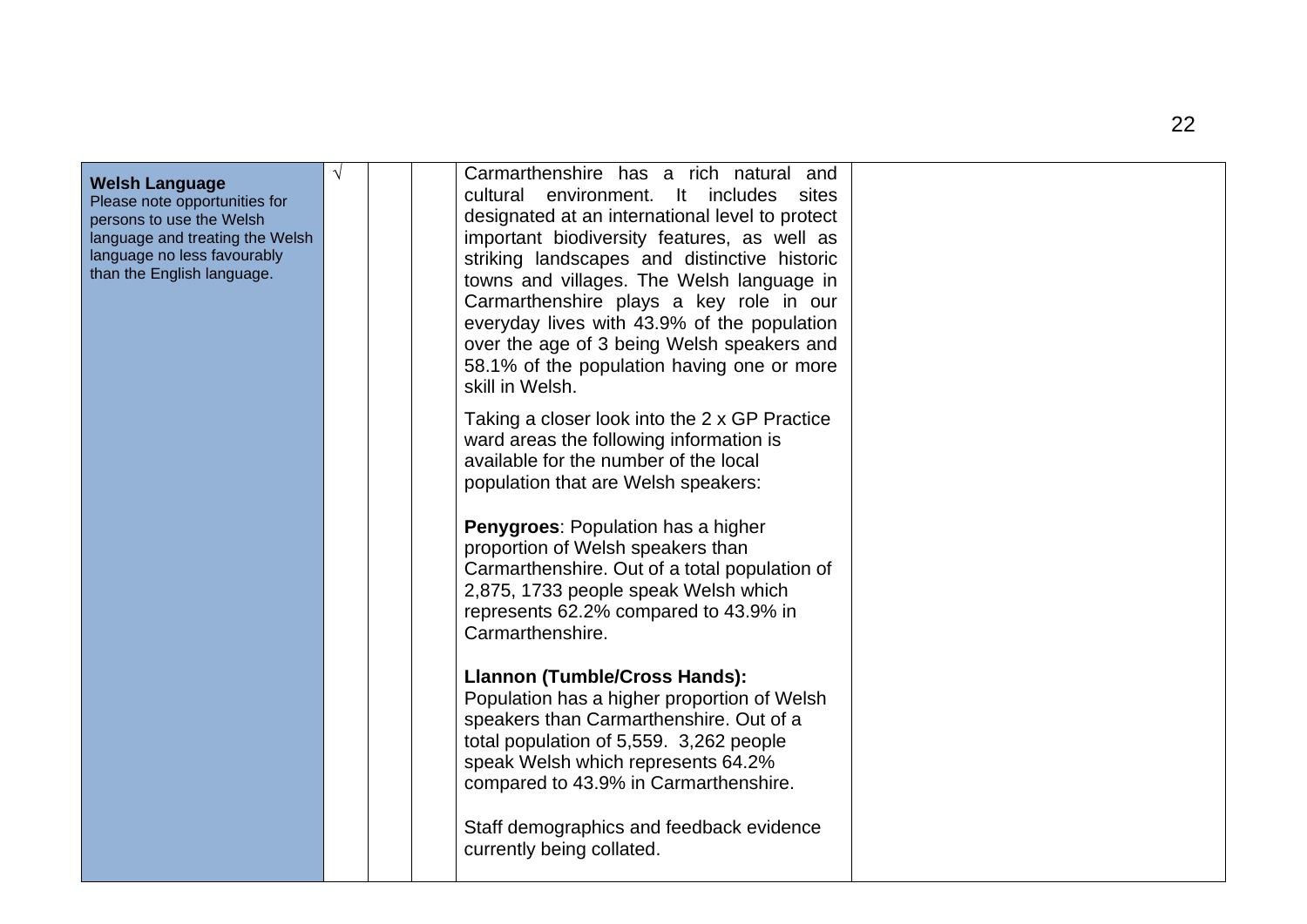| The Health Board has a Welsh<br>Language Strategy to assist the<br>Health Board and its staff to comply with its<br>Welsh Language Standards<br>when delivering services.                   |  |
|---------------------------------------------------------------------------------------------------------------------------------------------------------------------------------------------|--|
| Efforts will continue to be made to mirror the                                                                                                                                              |  |
| Welsh speaking demographic of<br>Carmarthenshire within the staff group                                                                                                                     |  |
| delivering direct care in the new model e.g.<br>Welsh language skills will be considered<br>when recruiting future staff. Welsh Language<br>will be promoted in accordance with the         |  |
| HDUHB Welsh Language Standards.                                                                                                                                                             |  |
| It is anticipated that the change in the model<br>of service delivery will have a neutral impact<br>in relation to Welsh Language. The new<br>build will offer opportunities to include bi- |  |
| lingual signage in accordance with the Health<br>Board's Wayfinding Policy, which is currently                                                                                              |  |
| under development and will set out the<br>operational requirements for the management                                                                                                       |  |
| and use of sustainable universal signage<br>across all Health Board sites. The signs                                                                                                        |  |
| design will be simple and user friendly to<br>patients & Visitors.                                                                                                                          |  |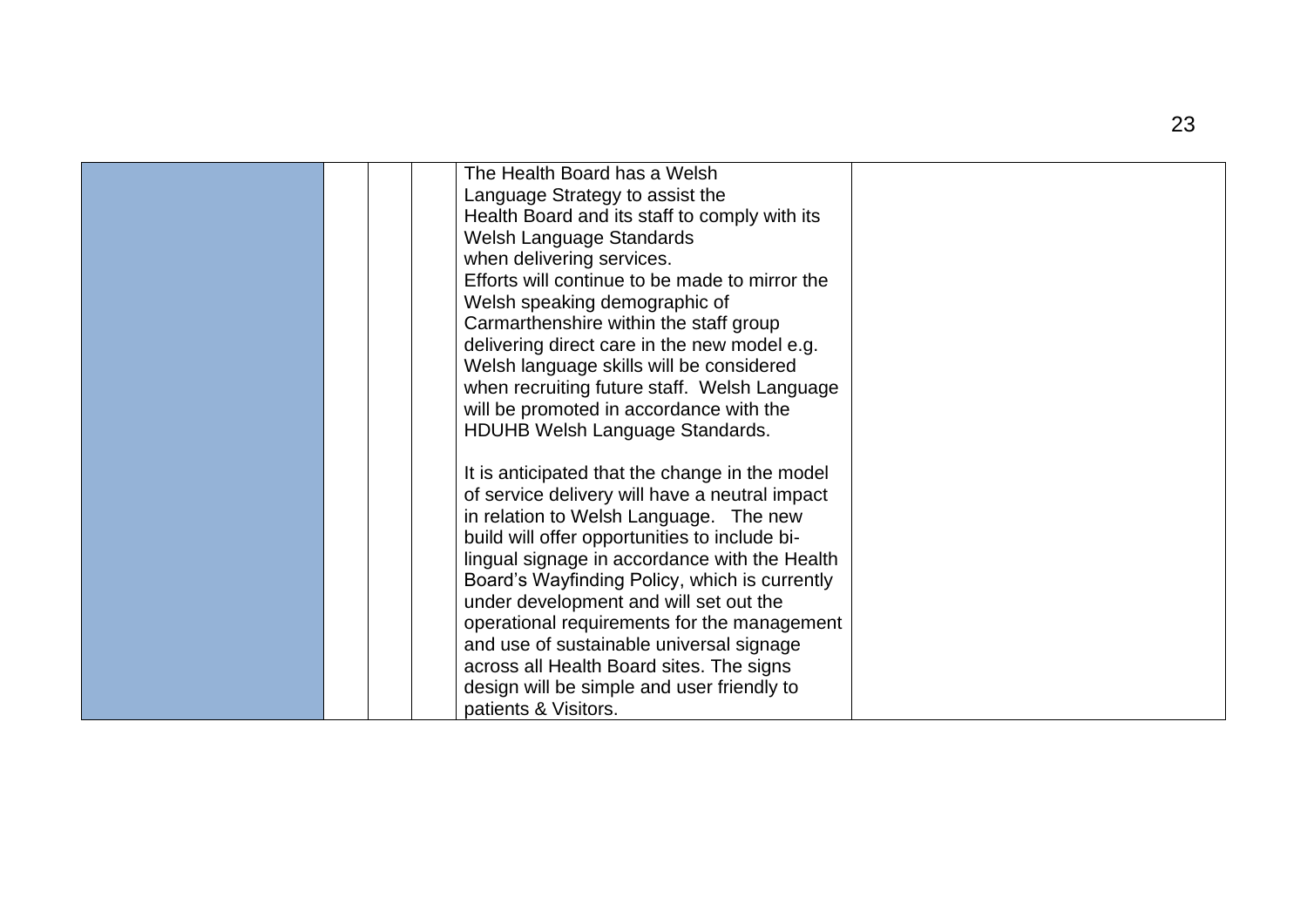**Form 4: Examine the Information Gathered So Far**

| 1. | Do you have adequate information to make a<br>fully informed decision on any potential<br>impact? | <b>Yes</b>                                                                                                                                                                                                                                                                                                                                                                                                                                                                                                                                                                                                                                                                                                                                           |
|----|---------------------------------------------------------------------------------------------------|------------------------------------------------------------------------------------------------------------------------------------------------------------------------------------------------------------------------------------------------------------------------------------------------------------------------------------------------------------------------------------------------------------------------------------------------------------------------------------------------------------------------------------------------------------------------------------------------------------------------------------------------------------------------------------------------------------------------------------------------------|
| 2. | Should you proceed with the Policy whilst the<br><b>EqlA</b> is ongoing?                          | <b>Yes</b>                                                                                                                                                                                                                                                                                                                                                                                                                                                                                                                                                                                                                                                                                                                                           |
| 3. | Does the information collected relate to all<br>protected characteristics?                        | There is lack of detailed information regarding Gender reassignment.<br>Due to the comparatively small numbers of staff affected by the proposals,<br>information has not been disaggregated into protected groups in order to avoid<br>potential disclosure of sensitive personal information. Discussions will need to<br>take place with staff affected on a group and individual basis to ensure that<br>particular needs relating to any relevant protected characteristics can be<br>addressed. A number of meetings have already taken place with staff<br>representatives to identify any constraints associated with the design. We are also<br>delivering transgender awareness sessions in 2022, which will be available to all<br>staff. |
| 4. | What additional information (if any) is<br>required?                                              | Staff age and sex profiles Disability stats.<br>Following advice, in view of the risk of disclosure of sensitive personal<br>information, it is not necessary to provide a detailed breakdown of numbers of<br>staff affected within each protected group. Due to the comparatively small<br>numbers of staff affected by the proposals, information has not been<br>disaggregated into protected groups in order to avoid potential disclosure of<br>sensitive personal information.<br>See above regarding group/individual discussions.                                                                                                                                                                                                           |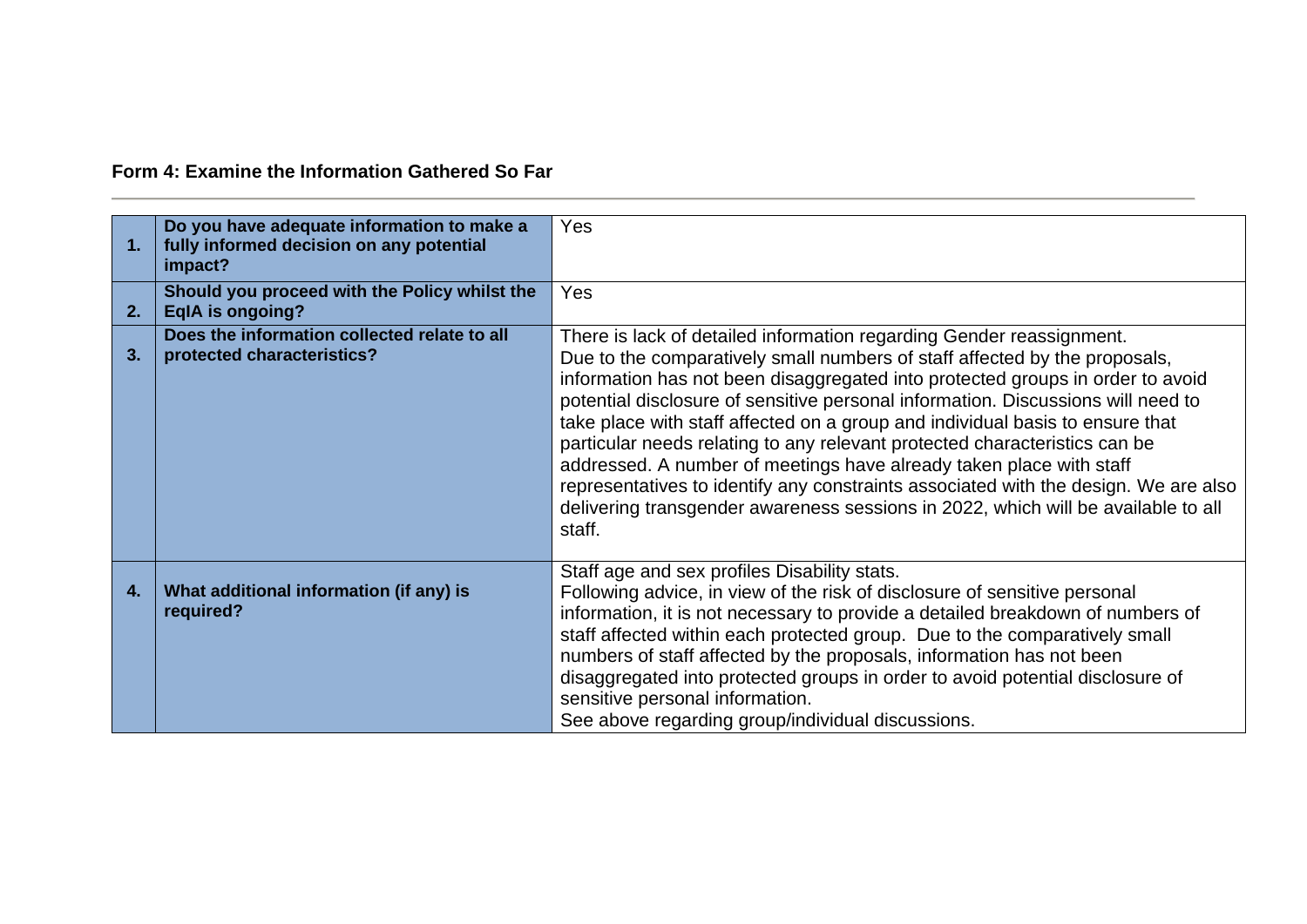| How are you going to collect the additional     | Further feedback in relation to potential impact will be gathered at future         |
|-------------------------------------------------|-------------------------------------------------------------------------------------|
| information needed? State which                 | stakeholder events. Staff leads to report any further information relating to staff |
| representative bodies you will be liaising with | needs, understanding numerous group meetings have already been held as part         |
| In order to achieve this (if applicable).       | of the design consultation.                                                         |

# **Form 5: Assessment of Scale of Impact**

This section requires you to assign a score to the evidence gathered and potential impact identified above. Once this score has been assigned the Decision column will assist in identifying the areas of highest risk, which will allow appropriate prioritisation of any mitigating action required.

| <b>Protected Characteristic</b>       | Evidence:<br><b>Existing Information to</b><br>suggest some groups<br>affected.<br>(See Scoring Chart A below) | <b>Potential Impact:</b><br>Nature, profile, scale, cost,<br>numbers affected, significance.<br>Insert one overall score<br>(See Scoring Chart B below) | <b>Decision:</b><br>Multiply 'evidence' score by<br>'potential impact' score.<br>(See Scoring Chart C below) |
|---------------------------------------|----------------------------------------------------------------------------------------------------------------|---------------------------------------------------------------------------------------------------------------------------------------------------------|--------------------------------------------------------------------------------------------------------------|
| Age                                   | 3                                                                                                              | З                                                                                                                                                       | 9                                                                                                            |
| <b>Disability</b>                     | 3                                                                                                              | 3                                                                                                                                                       | 9                                                                                                            |
| <b>Sex</b>                            | 3                                                                                                              |                                                                                                                                                         | 3                                                                                                            |
| <b>Gender Reassignment</b>            |                                                                                                                | 0                                                                                                                                                       | 0                                                                                                            |
| <b>Human Rights</b>                   | 3                                                                                                              | 3                                                                                                                                                       | 9                                                                                                            |
| <b>Marriage and Civil Partnership</b> | $\overline{2}$                                                                                                 | 0                                                                                                                                                       |                                                                                                              |
| <b>Pregnancy and Maternity</b>        | 3                                                                                                              | 3                                                                                                                                                       | 9                                                                                                            |
| <b>Race/Ethnicity or Nationality</b>  | 3                                                                                                              |                                                                                                                                                         | 3                                                                                                            |
| <b>Religion or Belief</b>             | 3                                                                                                              |                                                                                                                                                         | 3                                                                                                            |
| <b>Sexual Orientation</b>             |                                                                                                                | 0                                                                                                                                                       |                                                                                                              |
| <b>Socio-economic Deprivation</b>     | 3                                                                                                              |                                                                                                                                                         | 3                                                                                                            |
| <b>Welsh Language</b>                 | 3                                                                                                              | 3                                                                                                                                                       | 9                                                                                                            |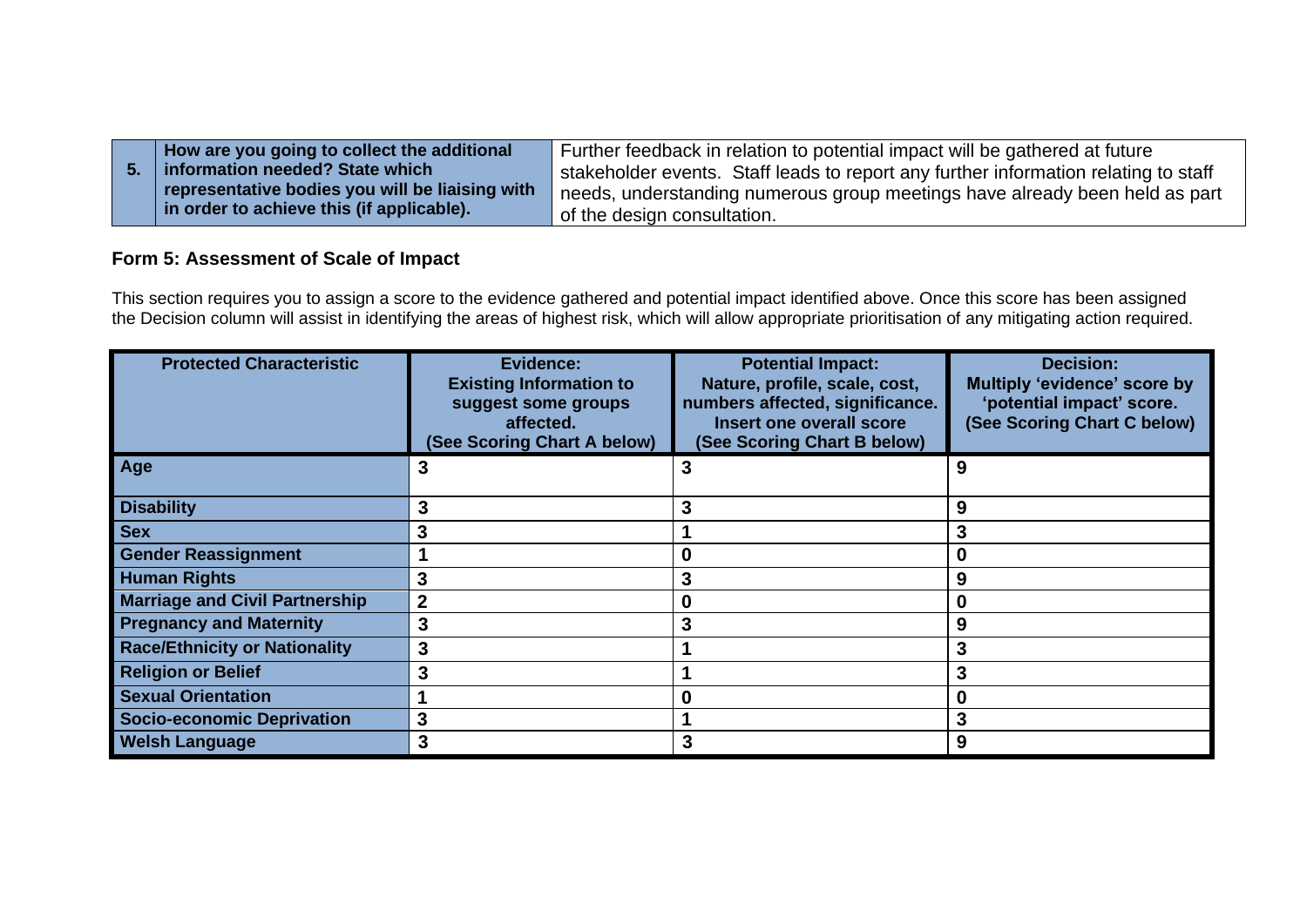| o | Existing data/research        |
|---|-------------------------------|
|   | Anecdotal/awareness data only |
|   | No evidence or suggestion     |
|   |                               |
|   |                               |
|   |                               |
|   |                               |

High negative  $-3$  $\frac{6}{2}$ Medium negative  $-1$ Low negative  $\overline{0}$ No impact  $+1$ Low positive  $+2$ Medium positive  $+3$ High positive

| -6 to -9     | High Impact (H)     |
|--------------|---------------------|
| $-3$ to $-5$ | Medium Impact (M)   |
| $-1$ to $-2$ | Low Impact (L)      |
|              | No Impact (N)       |
| 1 to 9       | Positive Impact (P) |
|              |                     |
|              |                     |

# **Form 6 Outcome**

You are advised to use the template below to detail the outcome and any actions that are planned following the completion of EqIA. You should include any remedial changes that have been made to reduce or eliminate the effects of potential or actual negative impact, as well as any arrangements to collect data or undertake further research.

| Will the Policy be adopted?                                                                                                                                    | Yes                                                                                                               |
|----------------------------------------------------------------------------------------------------------------------------------------------------------------|-------------------------------------------------------------------------------------------------------------------|
| If No please give reasons and any alternative action(s) agreed.                                                                                                |                                                                                                                   |
| Have any changes been made to the policy/ plan / proposal /<br>project as a result of conducting this EqIA?                                                    | No.                                                                                                               |
| What monitoring data will be collected around the impact of<br>the plan / policy / procedure once adopted? How will this be<br>collected?                      | See Action Plan below                                                                                             |
| When will the monitoring data be analysed? Who will be<br>responsible for the analysis and subsequent update of the<br>impact assessment as appropriate?       | See action plan below                                                                                             |
| Where positive impact has been identified for one or more<br>groups please explain how this will be maximised?                                                 | Please see positive impacts as noted in form 3.                                                                   |
| Where the potential for negative impact on one of more group<br>has been identified please explain what mitigating action has<br>been planned to address this. | Negative impact identified in Age group in terms of<br>increased travel times for some age groups. Patient travel |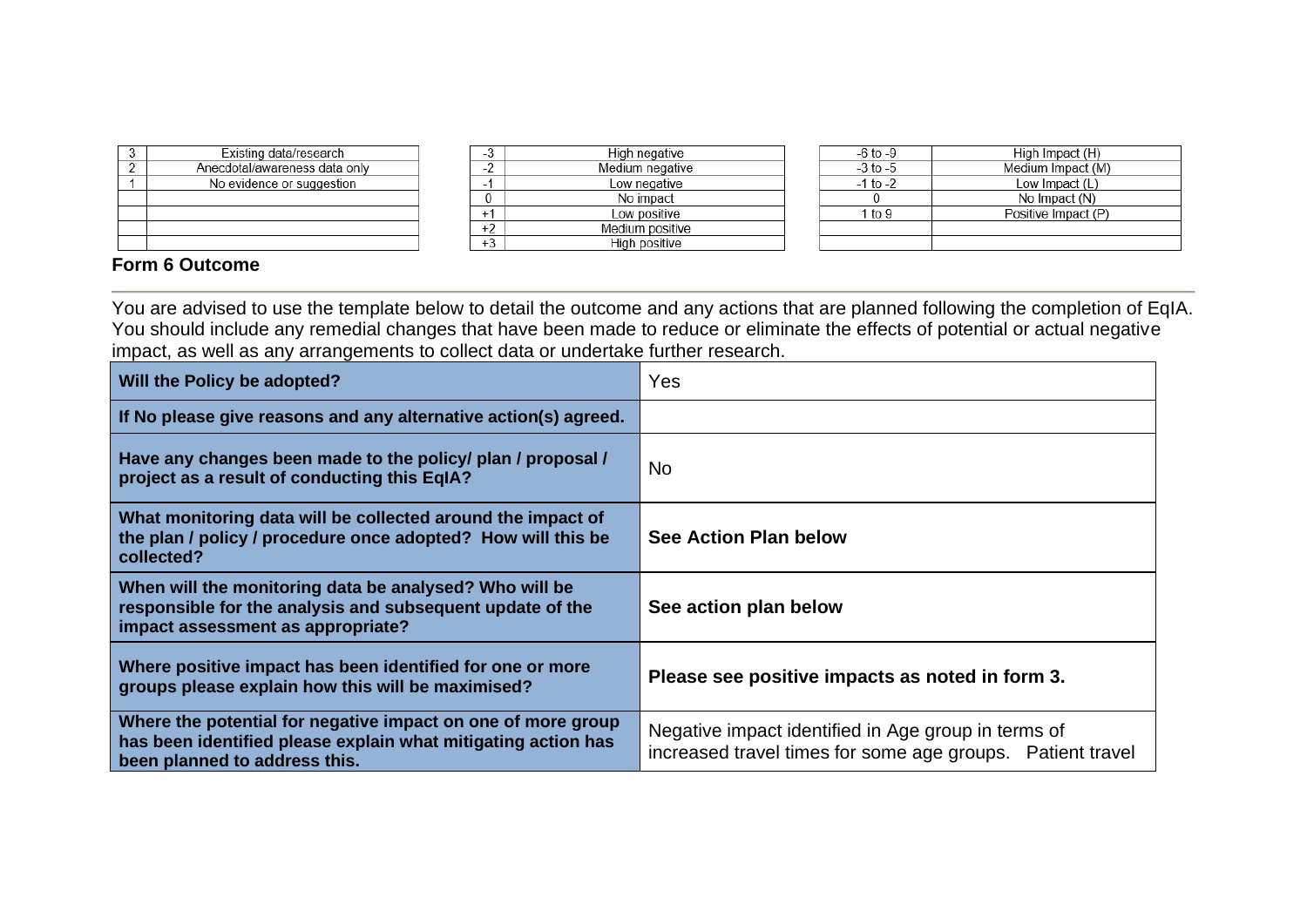| If negative impact cannot be mitigated and it is proposed that<br>HDUHB move forward with the plan / project / proposal<br>regardless, please provide suitable justification. | surveys have been undertaken and evaluated. Follow up<br>surveys will be undertaken. |
|-------------------------------------------------------------------------------------------------------------------------------------------------------------------------------|--------------------------------------------------------------------------------------|
|                                                                                                                                                                               | See action plan below.                                                               |

# **Form 7 Action Plan**

| <b>Actions</b><br>(required to address any potential negative impact<br>identified or any gaps in data)                                                                                                              | <b>Assigned to</b> | Target<br><b>Review Date</b> | <b>Completion</b><br><b>Date</b> | <b>Comments / Update</b> |
|----------------------------------------------------------------------------------------------------------------------------------------------------------------------------------------------------------------------|--------------------|------------------------------|----------------------------------|--------------------------|
| There has since been a census 2021 survey,<br>resulting data should be published in late April<br>2022 and the EqIA will be updated to reflect<br>the latest available information this provides.                    | Sian Morgan        | May 2022                     | <b>June 2022</b>                 |                          |
| Disability – collation of additional evidence<br>around this protected characteristic e.g.<br>e.g. number of patients in Penygroes and<br>Tumble with chronic conditions / registered<br>disability?                 | Sian Morgan        | May, 2022                    | August 2022                      |                          |
| Speak to Medical Records for information on<br>transgender service users                                                                                                                                             | Sian Morgan        | May, 2022                    | August 2022                      |                          |
| Link in with the UHB Community<br>Development Outreach Team to plan<br>engaging with specific ethnic minority groups<br>in the local area via the CDOT and will share<br>key messages in the development stages with | Sian Morgan        | May, 2022                    | August 2022                      |                          |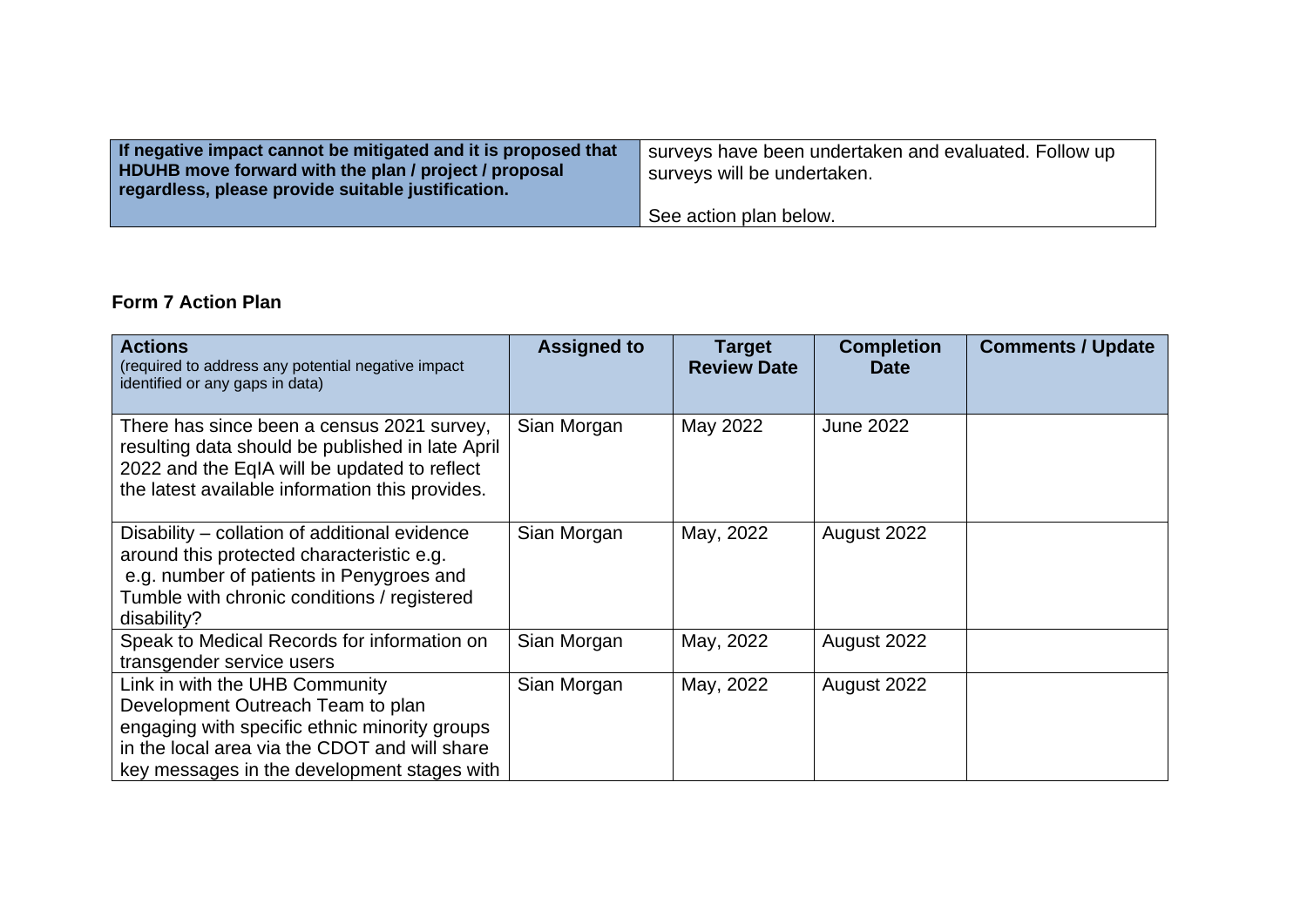| ethnic minorities communities affected by this<br>change in an appropriate language and<br>communication method                                                                                                                                                                   |             |           |                                       |                                                                               |
|-----------------------------------------------------------------------------------------------------------------------------------------------------------------------------------------------------------------------------------------------------------------------------------|-------------|-----------|---------------------------------------|-------------------------------------------------------------------------------|
| Further feedback in relation to potential<br>impact will be gathered at future stakeholder<br>events. Ensure that an impact question is<br>asked as part of all future engagement and<br>analysed so that we are fully aware of existing<br>issues and what we need to put right. | Sian Morgan | Quarterly | Ongoing for<br>duration of<br>project |                                                                               |
| Staff leads to report any further information<br>relating to staff needs, understanding<br>numerous group meetings have already been<br>held as part of the design consultation.                                                                                                  |             |           |                                       |                                                                               |
| Need to continue to note any potential<br>adverse impacts on protected groups as a<br>result of the proposal and that particular<br>needs of staff who may be affected will be<br>discussed on a one to one basis.                                                                | Sian Morgan | Quarterly | Ongoing for<br>duration of<br>project |                                                                               |
| The Population Needs Assessments for<br>Hywel Dda are currently being refreshed<br>where there will be more accurate data<br>moving forward for this EQIA                                                                                                                         | Sian Morgan | May, 2022 | May 2023                              |                                                                               |
| Continued discussions ongoing with Council<br>and public transport providers to ensure<br>transport infrastructure in place.                                                                                                                                                      | Sian Morgan | Quarterly | Ongoing for<br>duration of<br>project | Patient travel surveys<br>have been<br>undertaken and<br>evaluated. Follow up |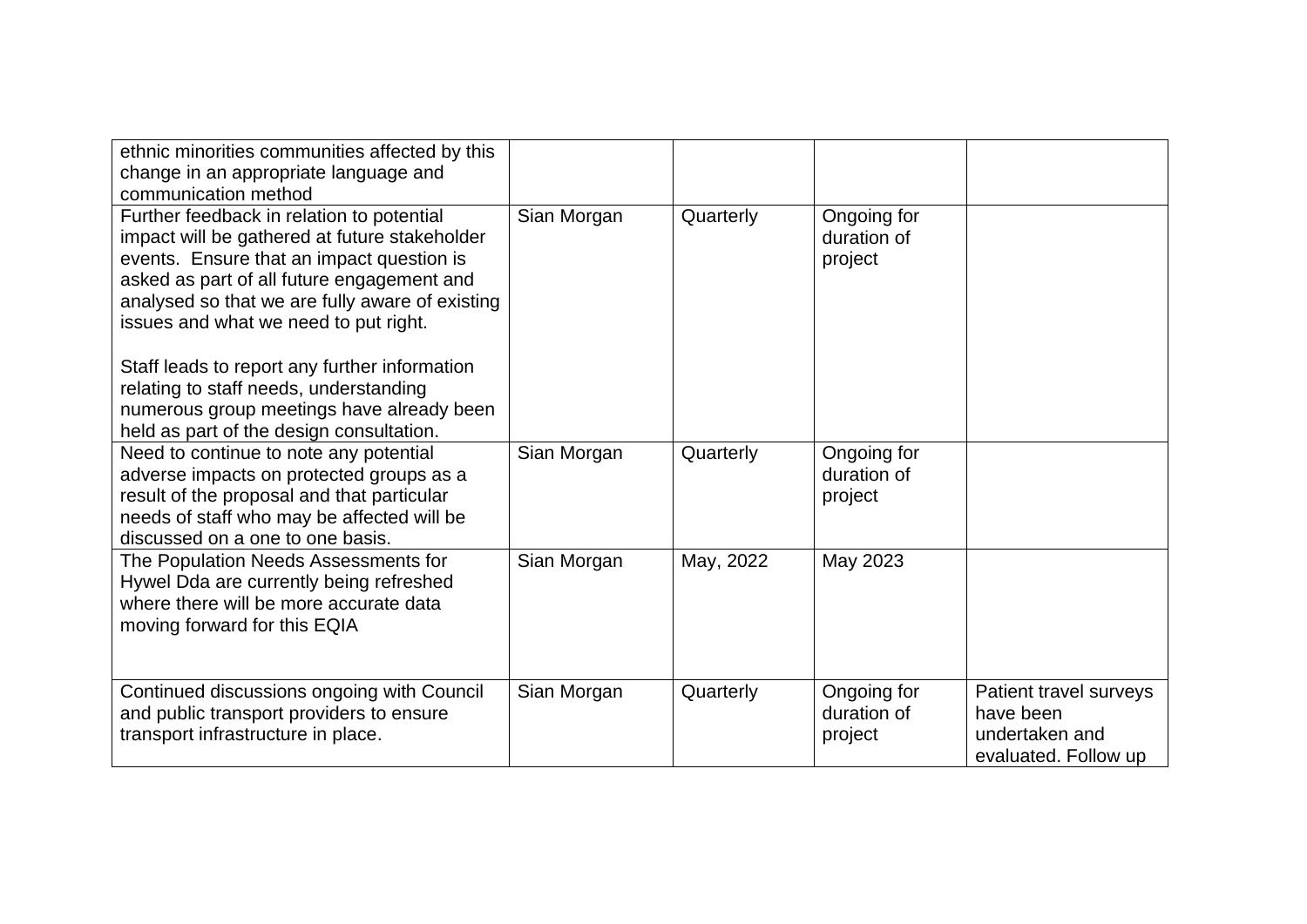|  | survey will be<br>undertaken.                                                                                                                                                                                                                                       |
|--|---------------------------------------------------------------------------------------------------------------------------------------------------------------------------------------------------------------------------------------------------------------------|
|  | Further engagement<br>will be planned with<br>stakeholders,<br>Carmarthenshire<br><b>Access and Disabled</b><br>Access Groups.<br>Feedback for<br>Stakeholders has<br>been taken on board.                                                                          |
|  | Staff 'User' Groups<br>have been<br>established to<br>develop the clinical<br>output specifications,<br>the floor plans (1:200<br>scale) and the C-<br>sheets (room layouts)<br>at 1:50 scale, will<br>ensure their active<br>involvement in the<br>design process. |